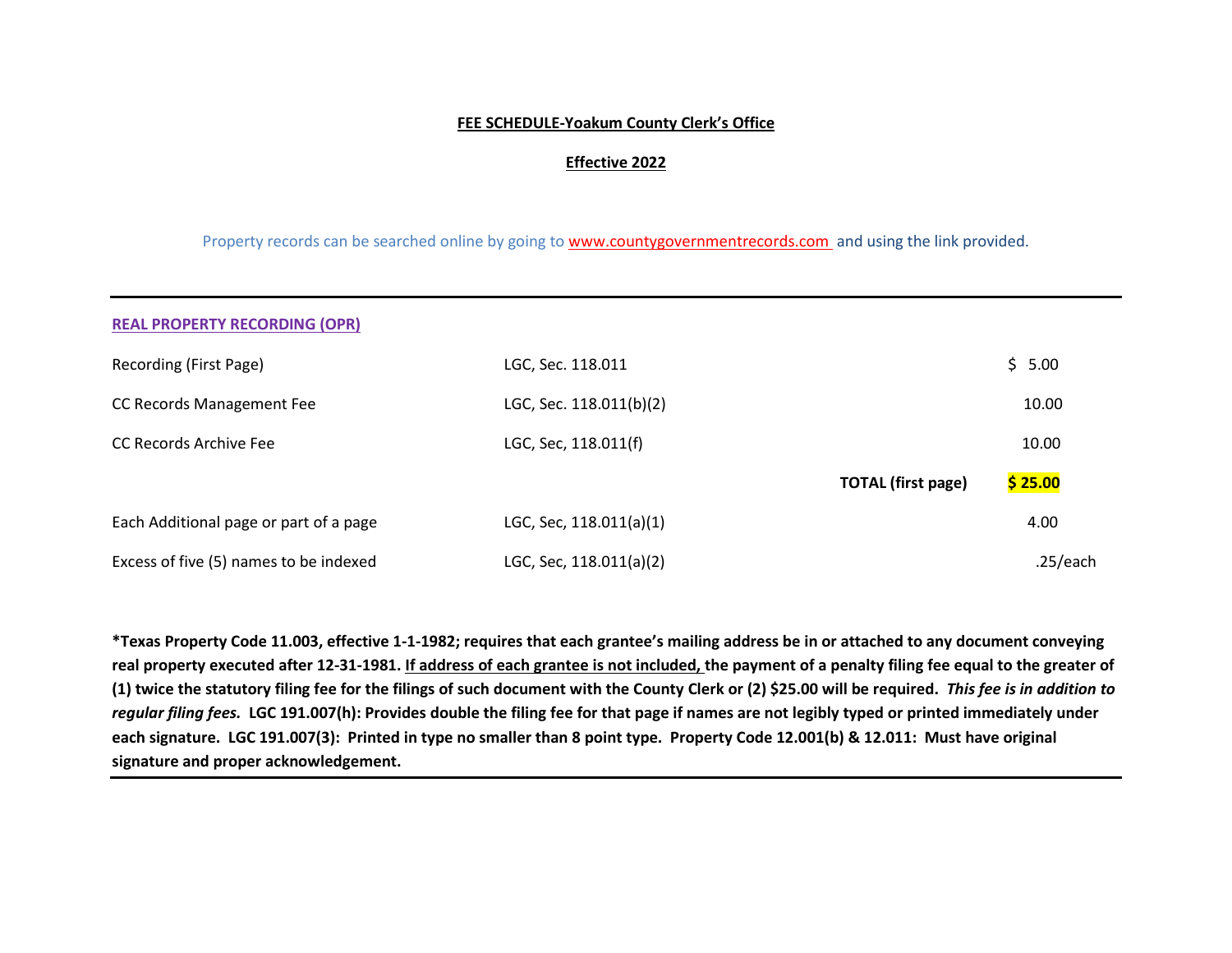#### **FEDERAL TAX LIEN/RELEASE OF LIEN**

| Recording                                | Property Code, Sec. 14.005 |                       | \$5.00          |
|------------------------------------------|----------------------------|-----------------------|-----------------|
| CC Records Management Fee                | LGC, Sec. 118.011 (b) (2)  |                       | 10.00           |
| CC Records Archive Fee                   | LGC, Sec. 118.011 (f)      |                       | 10.00           |
| Search                                   | LGC, Sec.                  |                       | 10.00           |
|                                          |                            | <b>TOTAL</b> (1 page) | \$25.00         |
| <b>STATE TAX LIEN/RELEASE OF LIEN</b>    |                            |                       |                 |
| Recording                                | LGC, Sec. 118.011          |                       | $\zeta$<br>5.00 |
| CC Records Management Fee                | LGC, Sec. 118.011(b)(c)    |                       | 10.00           |
| (Archive Fee cannot be charged to State) |                            | <b>TOTAL</b> (1 page) | \$15.00         |
| <b>PLATS/MAPS</b>                        |                            |                       |                 |
| Recording                                | LGC, Sec.118.011(c)        | 18"x24"               | \$35.00         |
|                                          |                            | 24"x36"               | 45.00           |
| CC Records Management Fee                | LGC, Sec. 118.011(b)(2)    |                       | 10.00           |
| CC Record Archive Fee                    | LGC, Sec. 118.011 (f)      |                       | 10.00           |
|                                          |                            |                       |                 |

**TOTAL (1 page) \$55.00/sm plat**

**\$65.00/lg plat**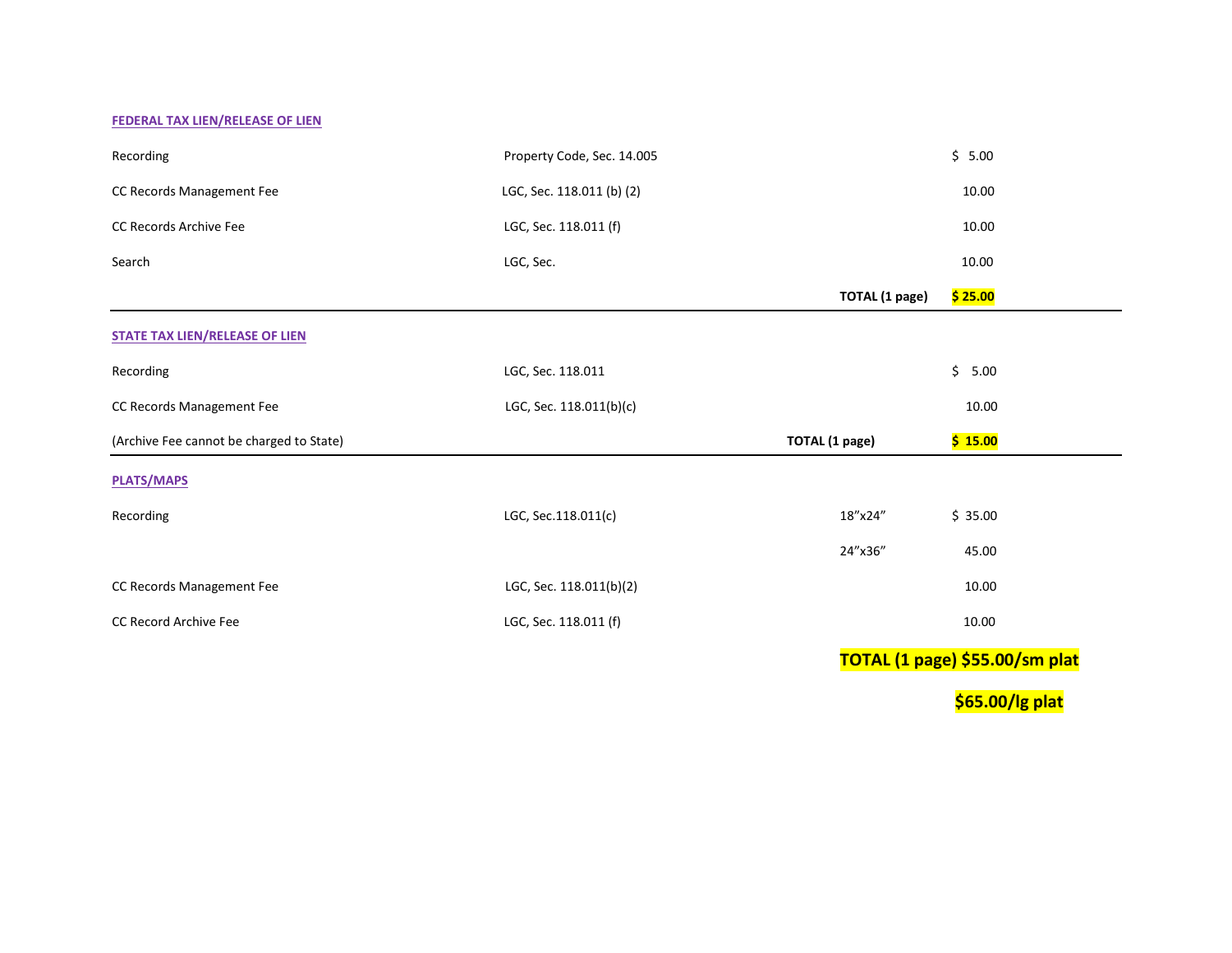| Certified copy of a Plat (11x17, largest copy that can be made, if filed in OPR, legal size can be made) | \$10.00 |
|----------------------------------------------------------------------------------------------------------|---------|
| Uncertified copy of a Plat (same as above copy size, etc.)                                               | \$ 5.00 |

**UCC-1/FINANCING STATEMENT RECORDS:** As of July 1, 2001 UCC Records relating to consumer goods are no longer filed in the County Clerk's Office. Per revised Article 9 for the State of Texas, these are filed with the State. UCC-1 and UCC-3 are accepted for filing in the Real Property Records if the collateral is timber, mineral, oil, gas or fixtures and regular filing fees apply.

| Recording (First Page)           | LGC, Sec. 118.011       | \$5.00  |
|----------------------------------|-------------------------|---------|
| <b>CC Records Management Fee</b> | LGC, Sec. 118.011(b)(2) | 10.00   |
| CC Records Archive Fee           | LGC, Sec 118.011(f)     | 10.00   |
|                                  | TOTAL (1 page)          | \$25.00 |

|                                              |                         | <b>TOTAL</b> | \$23.00 |
|----------------------------------------------|-------------------------|--------------|---------|
| CC Records Archive Fee                       | LGC, Sec. 118.011(f)    |              | \$10.00 |
| CC Records Management Fee                    | LGC, Sec. 118.011(b)(2) |              | \$10.00 |
| <b>Filing Fee</b>                            | LGC, Sec. 118.011(b)    |              | \$3.00  |
| <b>WAREHOUSE BOND</b> (*File in OPR records) |                         |              |         |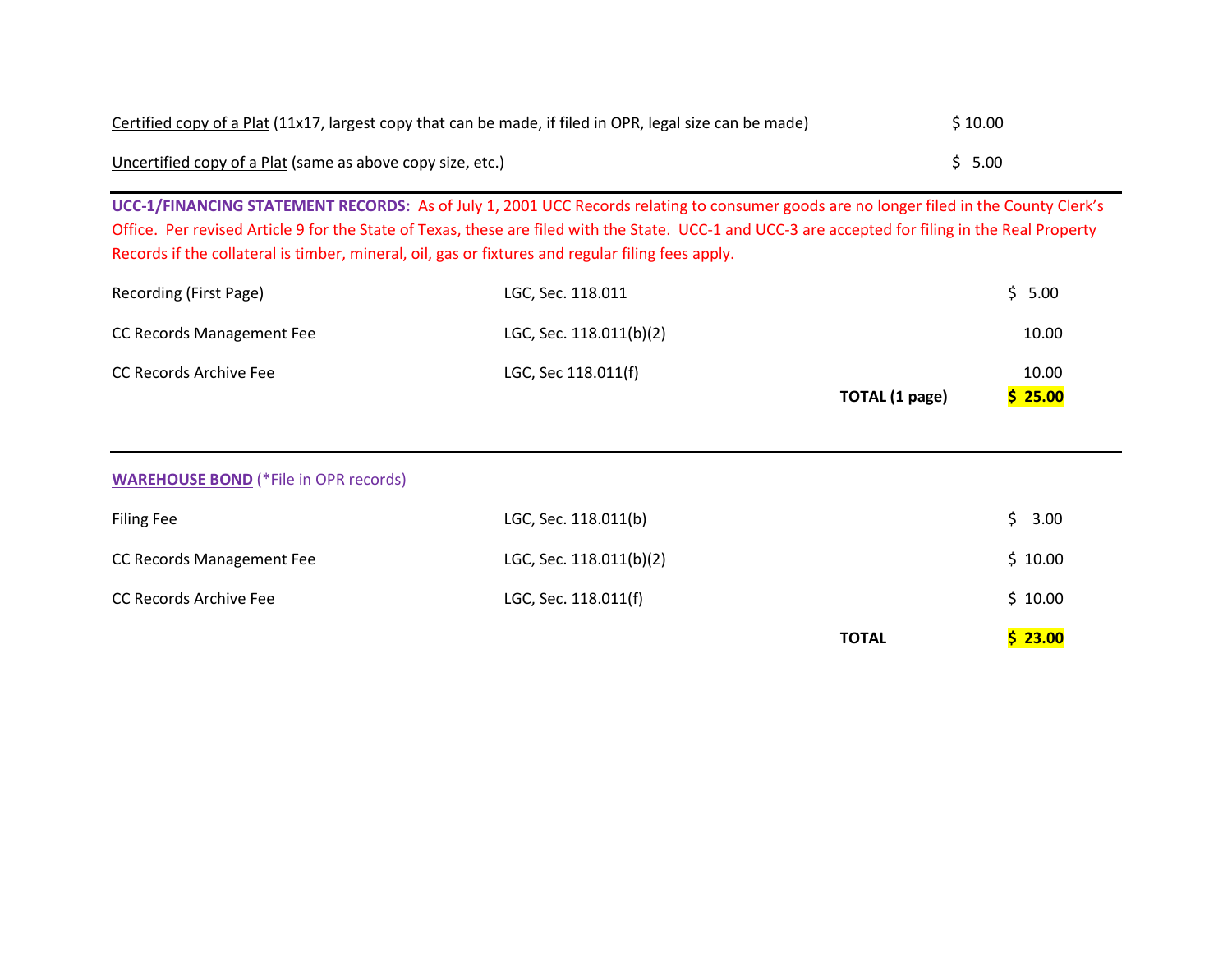### **ASSUMED NAME CERTIFICATE** –(Can go on line to Comptroller's office and download, if we don't have them)

| Recording                                                | TX Business&Commerce Code, Sec 71.155(a)(1)(2)                                                        | Ś.  | 2.00          |
|----------------------------------------------------------|-------------------------------------------------------------------------------------------------------|-----|---------------|
| CC Record Management Fee                                 | LGC, Sec. 118.011(b)(2)                                                                               |     | 10.00         |
| <b>CC Record Archive Fee</b>                             | LGC, Sec. 118.011 (f)                                                                                 |     | 10.00         |
| *if a veteran, "MAY" waive fee.                          | TX Business & Commerce Code, Sec. 71.155 (a-1)                                                        |     |               |
|                                                          | <b>TOTAL</b> (1 page)                                                                                 |     | \$22.00       |
| EACH ADDITIONAL NAME INDEXED                             | TX Business & Commerce Code, Sec. 71.115(a)(2)                                                        |     | $.50$ /each   |
|                                                          | ASSUMED NAME ABANDONMENT (Do not have forms, they can go online to Comptroller's office and download) |     | \$22.00       |
|                                                          |                                                                                                       |     |               |
| ASSUMED NAME SEARCHES (They can go to computer or books) |                                                                                                       | \$  | .00           |
| Certified copy                                           |                                                                                                       |     | $$5.00/+$1pg$ |
| Plain copy                                               |                                                                                                       | \$. | $1.00$ /pg    |

### **POSTING PUBLIC NOTICES: Including Trustee/Foreclosure Sales (Post on Front door of Courthouse)**

| Recording | Prop Code Sec 51.002(b)(1) |  |  | $\boldsymbol{\zeta}$ 2.00 |  |  |
|-----------|----------------------------|--|--|---------------------------|--|--|
|           |                            |  |  |                           |  |  |

\*Trustee and Foreclosure Sales are conducted the first Tuesday of every month and will be located at the South Door of the Yoakum County Courthouse in Plains, Texas. Call County Judge's office for information 806-456-7491, ext 101.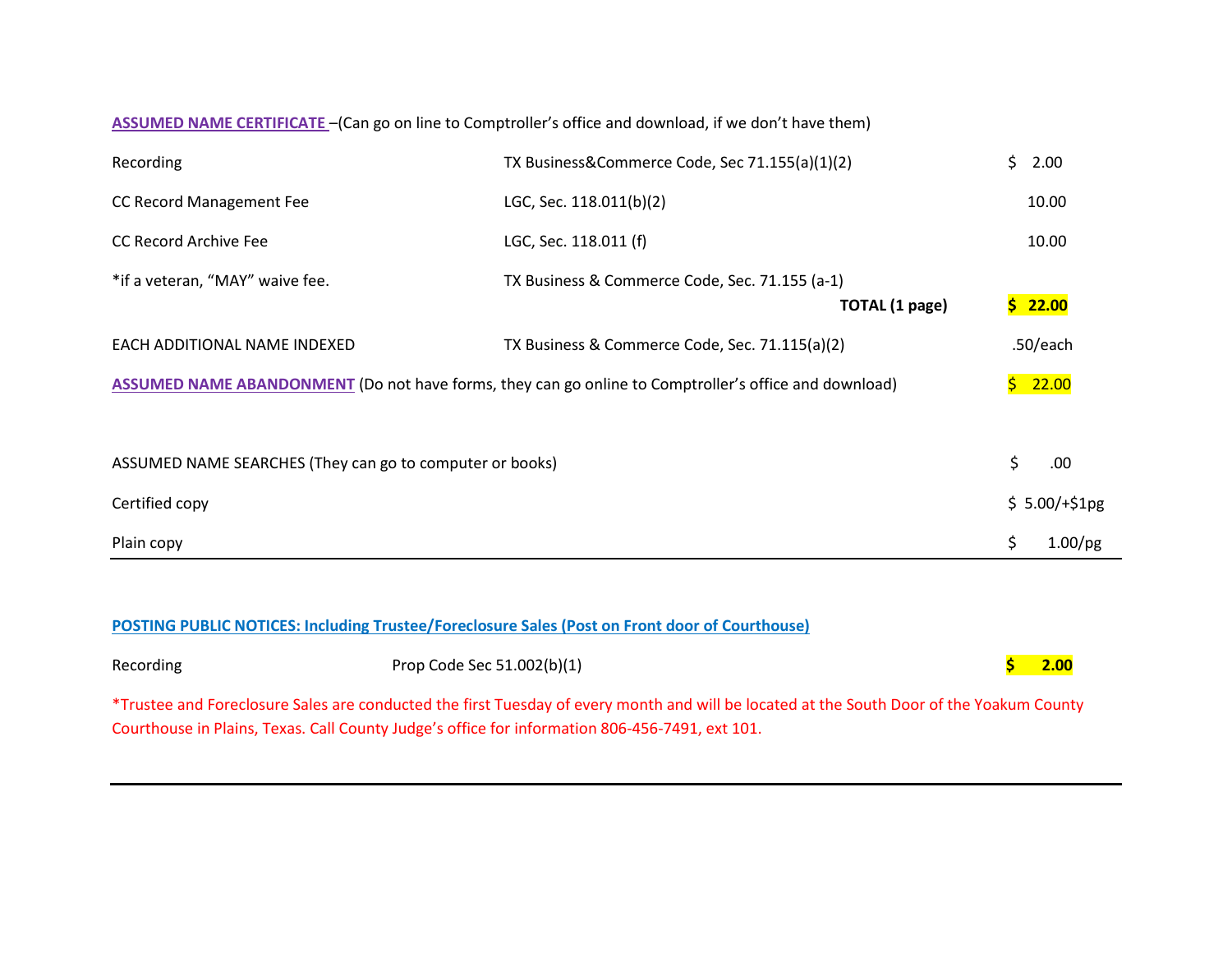|                                                                                 | "THANK YOU FOR YOUR SERVICE"                          |              |             |
|---------------------------------------------------------------------------------|-------------------------------------------------------|--------------|-------------|
| <b>MILITARY DISCHARGE (dd-214)</b>                                              |                                                       | <b>TOTAL</b> | "NO CHARGE" |
| *EACH ADDITIONAL BRAND LOCATION (Recorded at the same time only)<br>\$.<br>5.00 |                                                       |              |             |
|                                                                                 |                                                       | <b>TOTAL</b> | \$26.00     |
| <b>Courthouse Security</b>                                                      | LGC, Sec. 291.008(d)                                  |              | 1.00        |
|                                                                                 |                                                       |              |             |
| <b>CC Record Archive Fee</b>                                                    | LGC, Sec. 118.011 (f)                                 |              | 10.00       |
| CC Record Management Fee                                                        | LGC, Sec. 118.011(b)(2)                               |              | 10.00       |
|                                                                                 | TX Agri. Code, Sec. 144.110                           |              |             |
| Recording                                                                       | LGC, Sec. 118.020(a)(9)                               |              | \$.<br>5.00 |
| <b>CATTLE BRAND APPLICATION/RELEASE OF OWNERSHIP</b>                            | (Applications available on website: www.yoakumcounty) |              |             |

**\*\*\*The military is now sending them to a website to download, whatever they bring us now, we will file, it may be different.**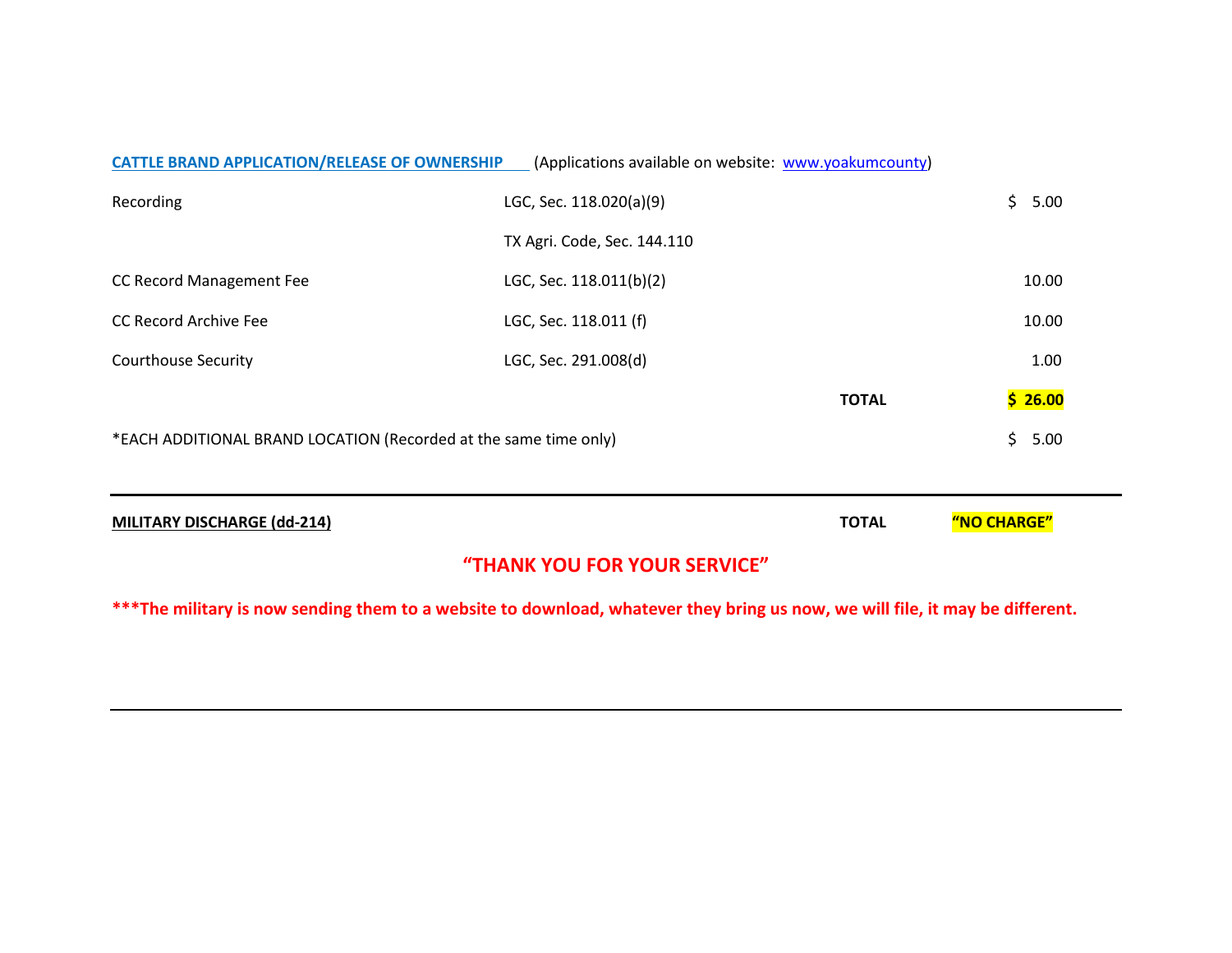## **BIRTH CERTIFICATES** (If born outside of county, only short form is available)

| CC Fee                            | LGC, Sec. 118.015(a), TAC, Sec. 181.22, HSC Sec. 191.0045 | \$20.20 |
|-----------------------------------|-----------------------------------------------------------|---------|
| Vital Statistics Fee              | HSC, Sec. 191.0045                                        | 1.80    |
| Vital Statistics Preservation Fee | HSC, Sec. 191.0045(h)                                     | 1.00    |

|                                                         | <b>TOTAL</b>                                                     | \$23.00 |
|---------------------------------------------------------|------------------------------------------------------------------|---------|
| <b>DEATH CERTIFICATES (Yoakum County Deceased Only)</b> |                                                                  |         |
| CC Fee                                                  | LGC, Sec. 118.015(a), TAC, Sec. 181.22(b)(s), HSC, Sec. 191.0045 | \$20.00 |
| Vital Statistics Preservation Fee                       | HSC, Sec. 191.0045(h)                                            | 1.00    |
|                                                         | <b>TOTAL</b>                                                     | \$21.00 |
| *Each Additional Copy (Ordered at same time)            | HSC, Sec. 191.0045                                               | \$3.00  |

### **INFORMAL MARRIAGE LICENSE (COMMON LAW, NO TIME PERIOD REQUIRED)**

| License Fee (ML/CC \$12.50)(ML/ST \$12.50) | LGC, Sec. 118.011(a)(8) | \$25.00 |
|--------------------------------------------|-------------------------|---------|
| CC Records Management Fee                  | LGC, Sec. 118.011(b)(2) | 10.00   |
| CC Records Archive Fee                     | LGC, Sec. 118.011 (f)   | 10.00   |
| Courthouse Security Fee                    | LGC, Sec. 291.008 (d)   | 1.00    |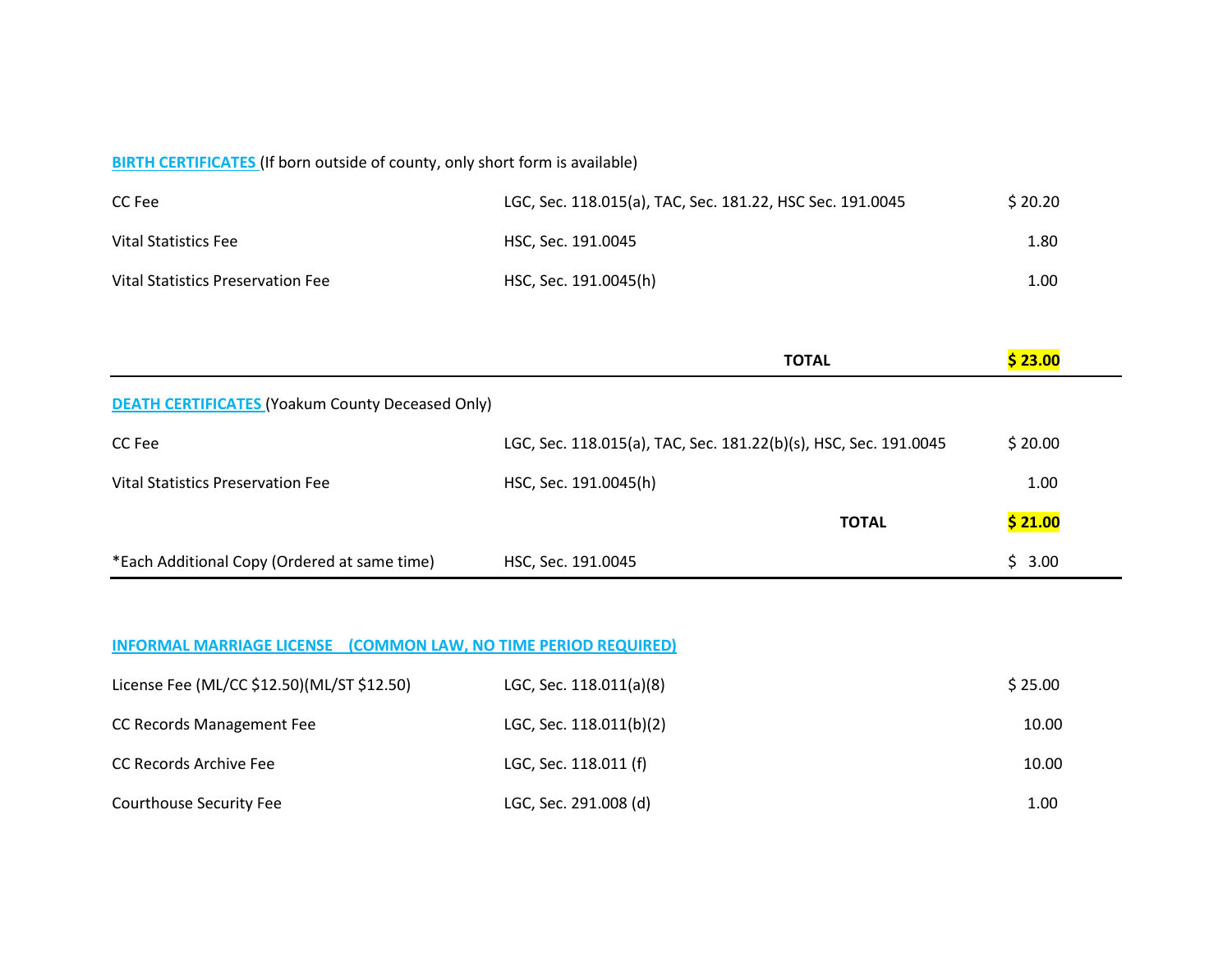| Vital Statistics Preservation Fee                                                                     | HSC, Sec. 191.0045(h)       |              | 1.00             |
|-------------------------------------------------------------------------------------------------------|-----------------------------|--------------|------------------|
| <b>OUT-OF-STATE APPLICANT (Both)</b>                                                                  | HB 555 85th Legislature (R) |              | \$100.00         |
|                                                                                                       |                             | <b>TOTAL</b> | \$47.00(147.00)  |
| *Certified Copy of Application with Certificate                                                       |                             |              |                  |
| ***Minor, must have Court Order or previously married, cannot get marriage license under 18 yrs. old. |                             |              |                  |
| <b>MARRIAGE LICENSE "WITHOUT" TEXAS PREMARITAL EDUCATION CERTIFICATE</b>                              |                             |              |                  |
| License Fee (ML/CC 30.00)(ML/ST 20.00)                                                                | LGC, Sec. 118.011(a)(7)     |              | \$60.00          |
| (ML/FTF/ST 10.00)                                                                                     |                             |              |                  |
| CC Records Management                                                                                 | LGC, Sec 118.011(b)(c)      |              | 10.00            |
| <b>CC Archive Fee</b>                                                                                 | LGC, Sec. 118.011 (f)       |              | 10.00            |
| <b>Courthouse Security</b>                                                                            | LGC, Sec 291.008 (d)        |              | 1.00             |
| <b>Vital Statistics Preservation Fee</b>                                                              | HSC, Sec. 191.0045(h)       |              | 1.00             |
| OUT-OF-STATE APPLICANT Fee, (OSA) (Both)                                                              | HB 555 85th Legislature (R) |              | \$100.00         |
| *72 Hour waiting period from date of application before the license can be used.                      |                             | <b>TOTAL</b> | \$82.00 (182.00) |

\*\* If a marriage ceremony has not been conducted before the 91<sup>st</sup> Day, after the date the license is issued, the license expires and a new one must be purchased, Texas FC, Sec 1, (a) Sec. 1.81

\*\*\*Minor, must have Court Order or previously married, cannot get marriage license under 18 yrs. old.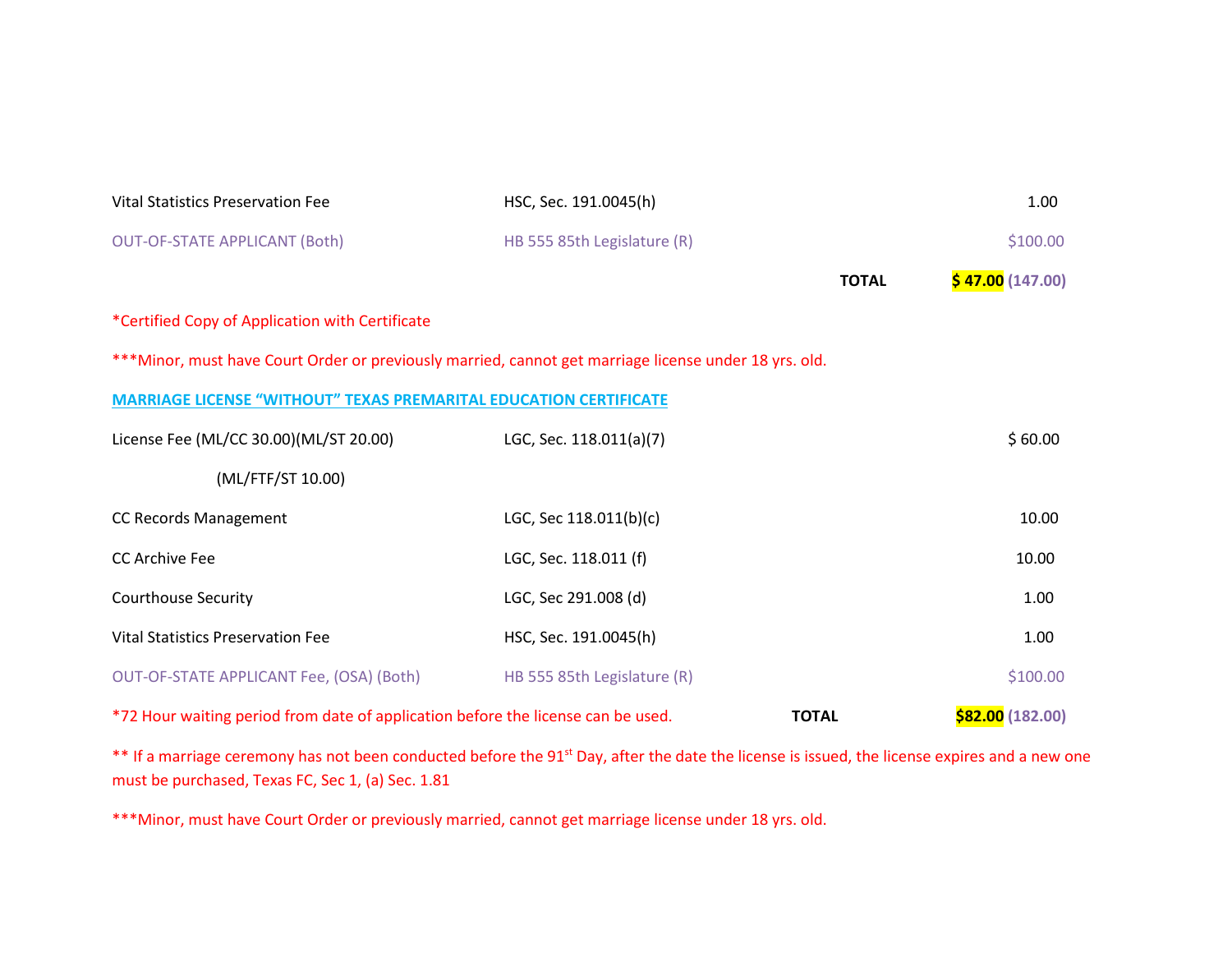#### **MARRIAGE LICENSE "WITH" TEXAS PREMARITAL EDUCATION CERTIFICATE**

| *72 Hour waiting period is "WAIVED"-Type Waived at top of Marriage License |                         | \$22.00<br><b>TOTAL</b> |  |
|----------------------------------------------------------------------------|-------------------------|-------------------------|--|
| Vital Statistics Preservation Fee                                          | HSC, Sec. 191.0045(h)   | 1.00                    |  |
| Courthouse Security Fee                                                    | LGC, Sec. 291.008 (d)   | 1.00                    |  |
| CC Archive Fee                                                             | LGC, Sec. 118.011 (f)   | 10.00                   |  |
| CC Records Management Fee                                                  | LGC, Sec. 118.011(b)(2) | \$10.00                 |  |
| License Fee                                                                | LGC, Sec. 118.011(a)(7) | <b>WAIVED</b>           |  |

\*\* If a marriage ceremony has not been conducted before the 91<sup>st</sup> Day, after the date the license is issued, the license expires and a new one must be purchased.

\*\*\*Minor, must have Court Order or previously married, cannot get marriage license under 18 yrs. old.

### **CERTIFIED COPY OF MARRIAGE LICENSE**

|                                   |                         | 9.00<br><b>TOTAL</b> |
|-----------------------------------|-------------------------|----------------------|
| Vital Statistics Preservation Fee | HSC, Sec. 191.0045(h)   | 1.00                 |
| <b>Courthouse Security Fee</b>    | LGC, Sec. 291.008 (d)   | 1.00                 |
| Fee Per Page (2 pages, \$1/each)  | LGC, Sec. 118.011(a)(4) | 2.00                 |
| Clerk's Certification Fee         | LGC, Sec. 118.011(a)(3) | \$5.00               |

**\_\_\_\_\_\_\_\_\_\_\_\_\_\_\_\_\_\_\_\_\_\_\_\_\_\_\_\_\_\_\_\_\_\_\_\_\_\_\_\_\_\_\_\_\_\_\_\_\_\_\_\_\_\_\_\_\_\_\_\_\_\_\_\_\_\_\_\_\_\_\_\_\_\_\_\_\_\_\_\_\_\_\_\_\_\_\_\_\_\_\_\_\_\_\_\_\_\_\_\_\_\_\_\_\_\_\_\_\_\_\_\_\_\_\_\_\_\_**

\*\*NO PLAIN COPIES CAN BE MADE OF ANY VITAL RECORDS, THEY MUST ALL BE CERTIFIED COPIES ONLY.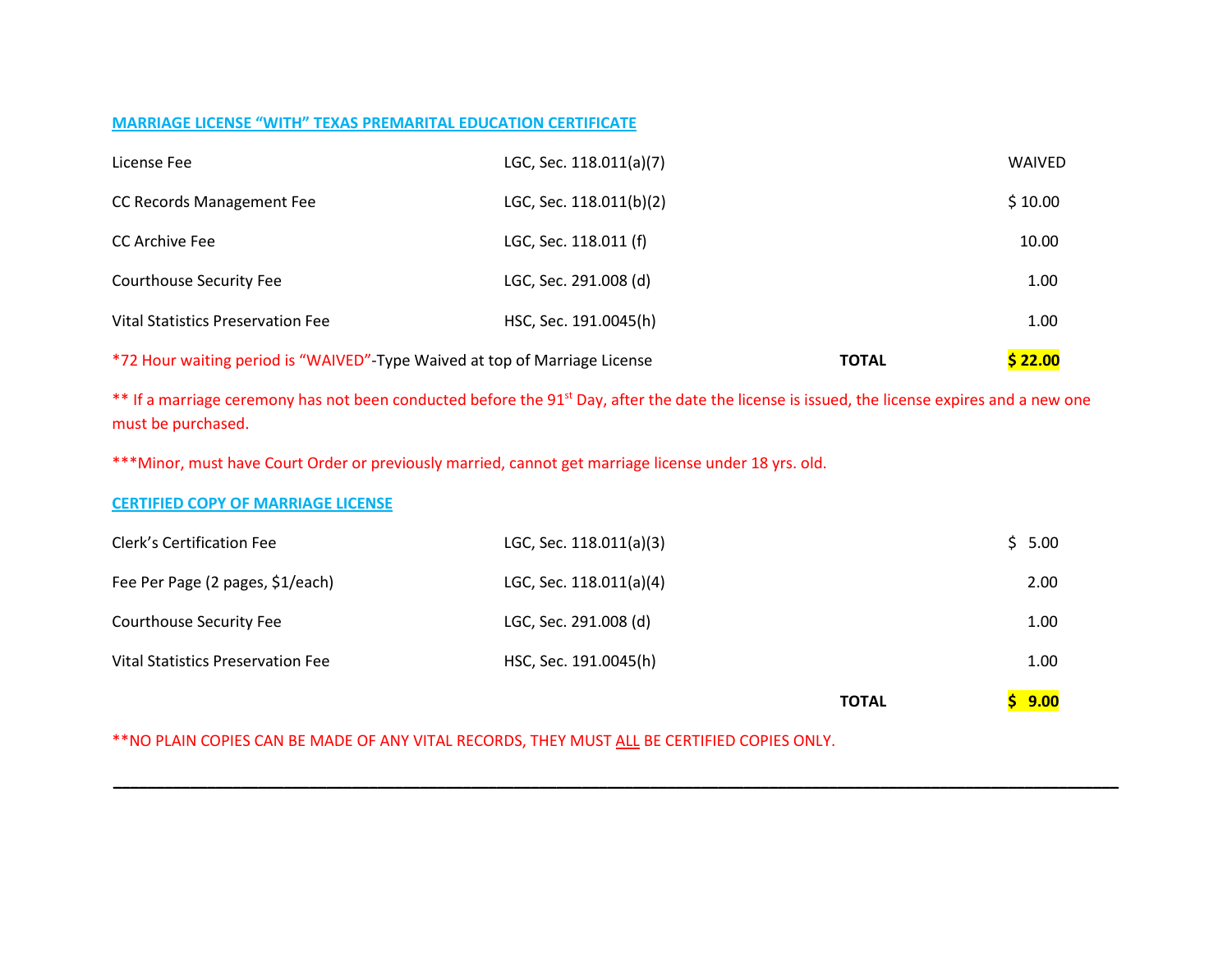|                                              | <b>COPIES OF COUNTY CLERK'S RECORDS (OPR, CRIMINAL, CIVIL, AND PROBATE)</b> |                       |
|----------------------------------------------|-----------------------------------------------------------------------------|-----------------------|
| Plain copy                                   | LGC, Sec. 118.011 (a)(4)                                                    | $$1.00/per$ pg        |
| Certified copies                             | LGC, Sec. 118.011 (a) (3)                                                   | $$5.00 + 1.00/per$ pg |
| Authenticated copies (Clerk certifies twice) |                                                                             | \$5.00/5.00=\$10.00   |
|                                              |                                                                             |                       |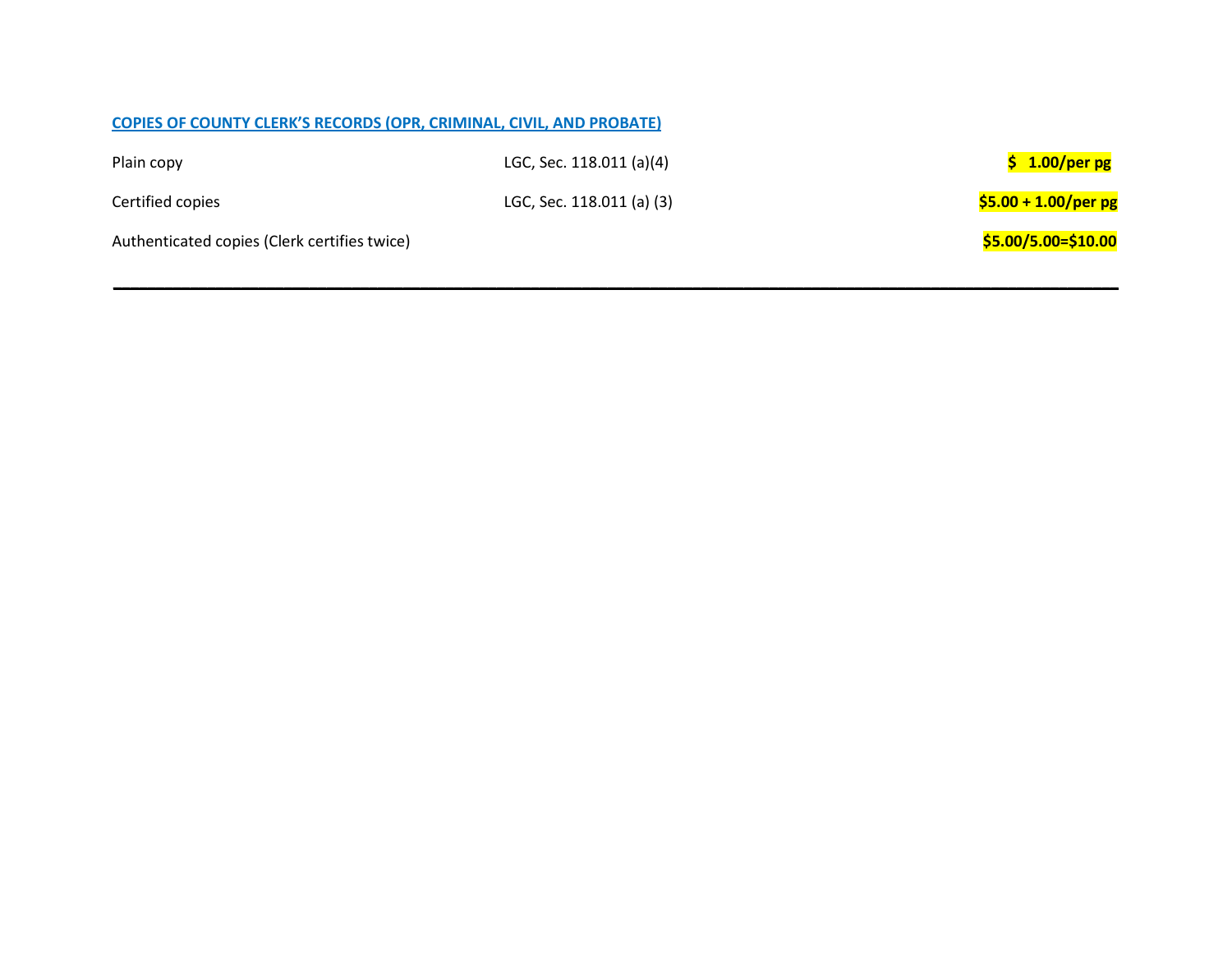### **PROBATE, ORIGINAL FILING OF WILL, GUARDIANSHIP, MUNIMENT OF TITLE**

| Judge's Signature Fee                 | \$4.00  |
|---------------------------------------|---------|
| Appellate Judicial System             | \$5.00  |
| Clerk of the Court                    | \$40.00 |
| <b>County Dispute Resolution Fund</b> | \$15.00 |
| County Jury Fund                      | \$10.00 |
| County Law Library                    | \$35.00 |
| <b>County Records Management</b>      | \$15.00 |
| <b>County Facility Fee Fund</b>       | \$20.00 |
| Court Reporter Service Fund           | \$25.00 |
| Courthouse Security                   | \$20.00 |
| Court-Initiated Guardianship Fund     | \$20.00 |
| Judicial Education and Support Fund   | \$5.00  |
| Language Access Fund                  | \$3.00  |
| Public Probate Administrator Fund     | \$10.00 |
| <b>Sheriff Posting Fee</b>            | \$20.00 |
| Efile System                          | \$30.00 |
| <b>Indigent Services</b>              | \$20.00 |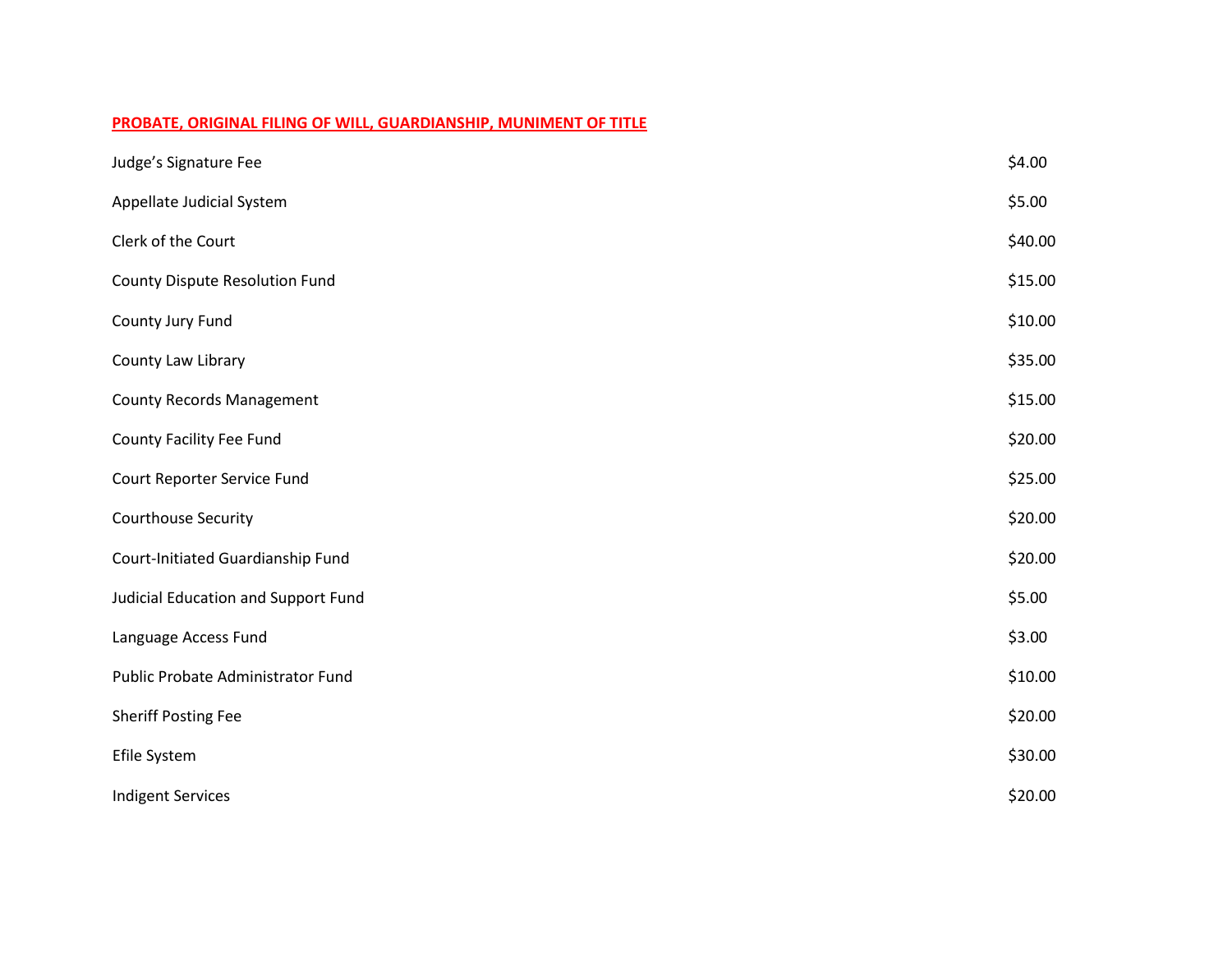| <b>Judicial Court Personnel Training</b>                             |                            |              | \$5.00                |
|----------------------------------------------------------------------|----------------------------|--------------|-----------------------|
| <b>Judicial Support Fund</b>                                         |                            |              | \$82.00               |
| *Fee includes one posted citation                                    |                            | <b>TOTAL</b> | \$384.00              |
| (LETTERS OF TESTAMENTARY, GUARDIANSHIP,                              | LGC, Sec. 118.052(3)(d)    |              | \$2.00                |
| Administration or Abstract of Judgment-each, does not include Order) |                            |              |                       |
| <b>ADDITIONAL FEES IF NEEDED (Below):</b>                            |                            |              |                       |
| ** Court Reporter Fee (If Needed)                                    | TGC, Sec. 51.601(a)        |              | \$15.00               |
| ***Bond Approval& Recording                                          | LGC, Sec. 118.016          |              | \$<br>3.00            |
| **** Additional Issuance of Citation                                 | LGC, Sec. 118.052(3)(A)    |              | \$<br>4.00            |
| *****Personal Service by Sheriff                                     | (Sheriff & Constable fees) |              | \$<br>90.00           |
| ****** CLAIMS AGAINST THE ESTATE                                     | LGC, Sec. 118.052 (2)(D)   |              | \$<br>10.00           |
|                                                                      |                            |              |                       |
| <b>WILLS FOR SAFEKEEPING</b>                                         |                            |              |                       |
| <b>Filing Fee</b>                                                    | LGC, Sec. 118.052(3)(E)    |              | \$<br>5.00            |
| CC Record Management Fee                                             | LGC, Sec. 118.052(3)(G)    |              | 5.00                  |
| <b>Courthouse Security Fee</b>                                       | LGC, Sec. 291.008 (d)      |              | 1.00                  |
| HB2207 85 (R) Drop off                                               |                            |              | <b>TOTAL \$ 11.00</b> |

**\_\_\_\_\_\_\_\_\_\_\_\_\_\_\_\_\_\_\_\_\_\_\_\_\_\_\_\_\_\_\_\_\_\_\_\_\_\_\_\_\_\_\_\_\_\_\_\_\_\_\_\_\_\_\_\_\_\_\_\_\_\_\_\_\_\_\_\_\_\_\_\_\_\_\_\_\_\_\_\_\_\_\_\_\_\_\_\_\_\_\_\_\_\_\_\_\_\_\_\_\_\_\_\_\_\_\_\_\_\_\_\_\_\_\_**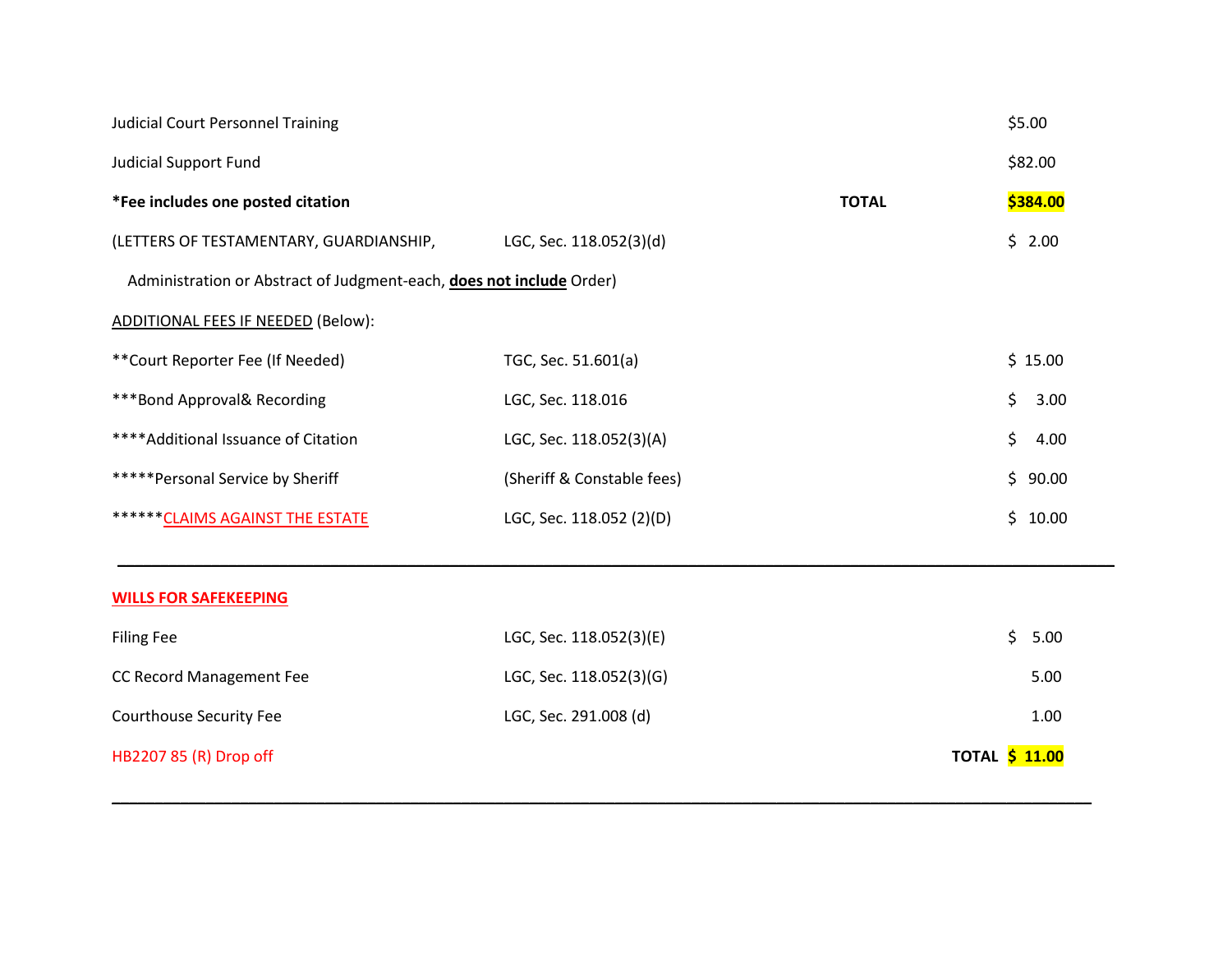## **OPEN SAFETY DEPOSIT BOX** (Give it a Probate #)

| \$40.00<br><b>TOTAL</b><br>ADVERSE ACTION (Cross Action, Intrusion, Pleas of Privilege or Motion for New Trial) |                         |  |        |  |
|-----------------------------------------------------------------------------------------------------------------|-------------------------|--|--------|--|
| County Judge's Signature                                                                                        | LGC, Sec. 118.101       |  | 2.00   |  |
| CC Record Management Fee                                                                                        | LGC, Sec. 118.052(3)(G) |  | 5.00   |  |
| Law Library                                                                                                     | LGC, Sec. 323.023(a)    |  | 25.00  |  |
| Clerk Fee (Reasonable Fee for other duties)                                                                     | LGC, Sec. 118.011(c)    |  | \$8.00 |  |

| <b>Adverse Probate Action</b>             | LGC, Sec. 118.052(2)(C) | \$40.00    |
|-------------------------------------------|-------------------------|------------|
| <b>CC Records Management</b>              | LGC, Sec. 118.052(3)(G) | 5.00       |
| Courthouse Security Fee                   | LGC, Sec. 291.008(a)    | 1.00       |
| Legal Services for Indigents              | LGC, Sec. 133.153(a)(1) | 10.00      |
| <b>Court Record Preservation Fee</b>      | TGC, Sec. 51.708        | 5.00       |
| Supplemental Court Initiated Guardianship | LGC, Sec. 118.052(2)(E) | 20.00      |
| Appellate Judicial System Fee             | TGC, Sec. 22.2061       | Ś.<br>5.00 |
| State Electronic Fee Fund(CEF)            | TGC, Sec. 51.851(b)     | 30.00      |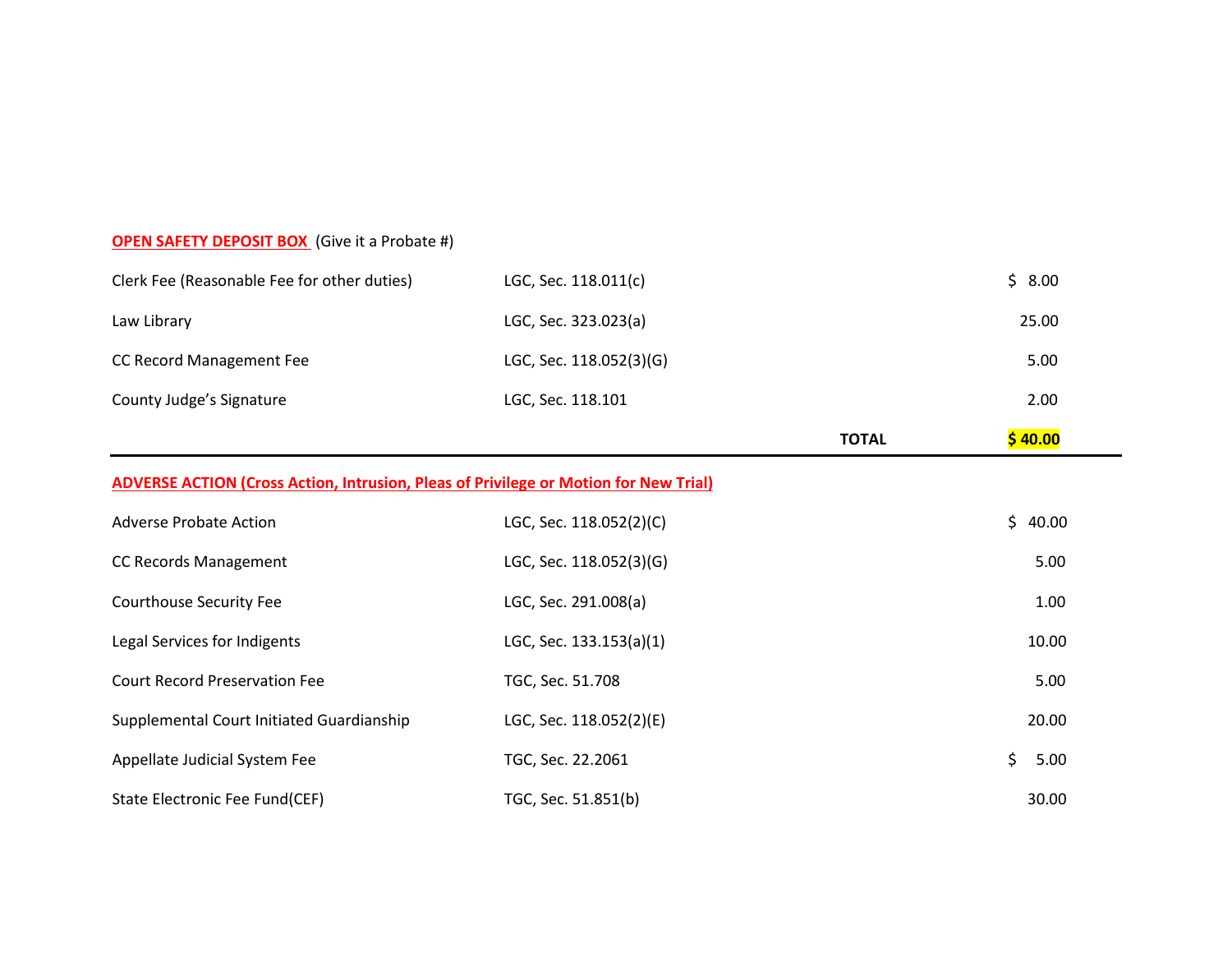| *Fee does not include any service                                                                                       |                            | <b>TOTAL</b> | \$121.00     |
|-------------------------------------------------------------------------------------------------------------------------|----------------------------|--------------|--------------|
| ** Charge for issuance of Citation                                                                                      | LGC, Sec. 118.052(3)(A)    |              | \$<br>4.00   |
| ***Personal Service by Sheriff on each Citation                                                                         | Sheriff/Constable Fees     |              | \$.<br>90.00 |
| ****County Judge's Signature                                                                                            | LGC, Sec. 118.101(11)      |              | \$<br>2.00   |
| INVENTORY, APPRAISEMENT AND LIST OF CLAIMS (After 90 <sup>th</sup> day after Qualification Date)                        |                            |              |              |
| <b>Filing Fee</b>                                                                                                       | LGC, Sec. 118.052(2)(B)(i) |              | \$.<br>25.00 |
| County Judge's Signature                                                                                                | LGC, Sec. 118.101(11)      |              | 2.00         |
|                                                                                                                         |                            | <b>TOTAL</b> | \$.<br>27.00 |
| ANNUAL/FINAL ACCOUNT OF PROBATE/GUARDIANSHIP (Must be notarized), APPLICATION FOR SALE OF REAL OR                       |                            |              |              |
| PERSONAL PROPERTY (After Order Approving Inventory and Appraisement or after 120 <sup>th</sup> day after initial filing |                            |              |              |
| of the action, whichever occurs first)                                                                                  |                            |              |              |

| Filing Fee (Probate)     | LGC, Sec. 118.052(2)(B)(iv) |              | \$25.00 |
|--------------------------|-----------------------------|--------------|---------|
| County Judge's Signature | LGC, Sec. 118101(11)        |              | 2.00    |
|                          |                             | <b>TOTAL</b> | \$27.00 |
|                          |                             |              |         |
|                          |                             |              |         |

Filing Fee (Guardianship) LGC, Sec. 118.052(2)(B)(iv) **\$ 10.00**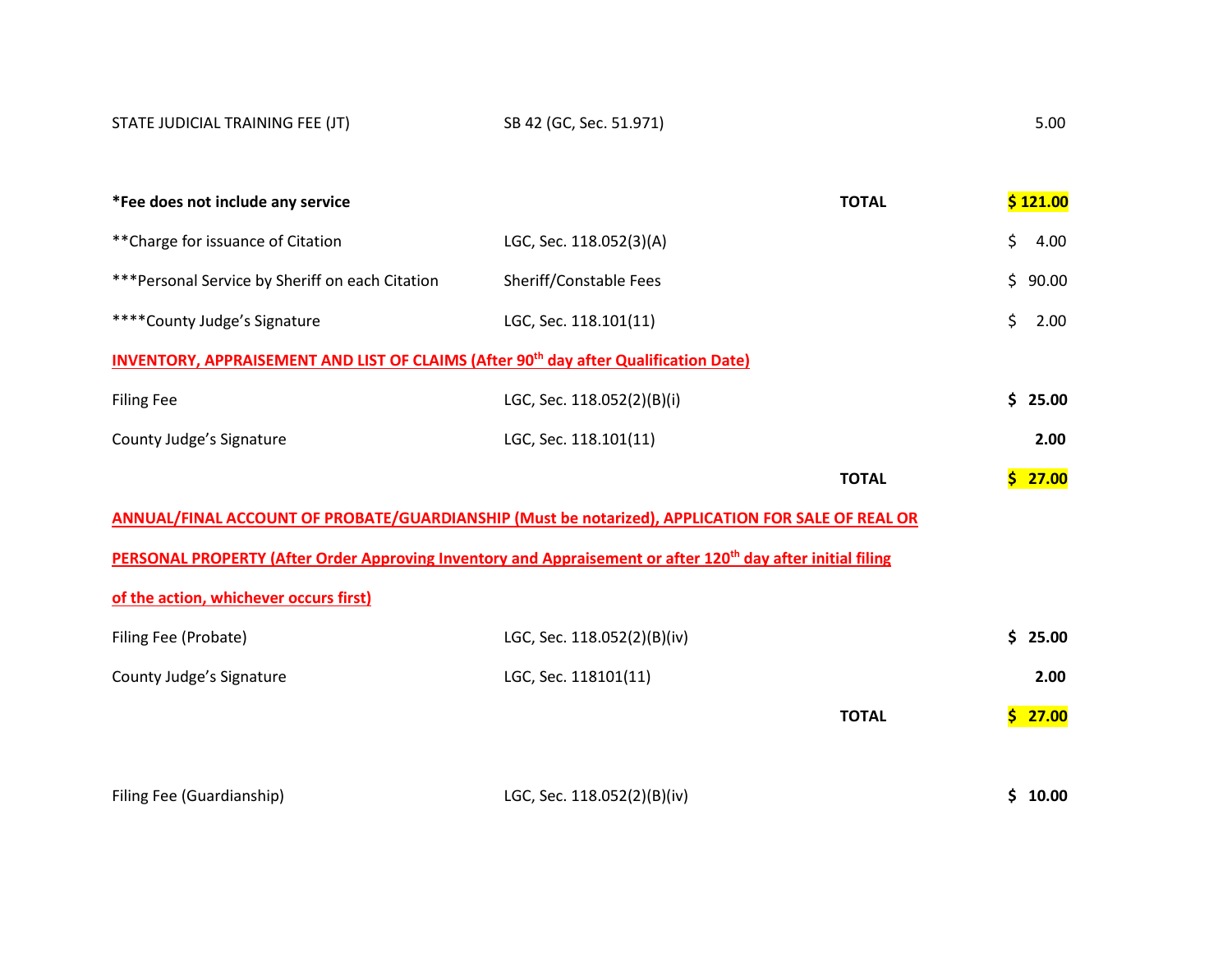|                                                                                                                                                      | <b>TOTAL</b> | \$12.00 |
|------------------------------------------------------------------------------------------------------------------------------------------------------|--------------|---------|
| *NO CHARGE FOR AN "AFFIDAVIT IN LIEU OF INVENTORY" NO MATTER IF IT IS CONSIDERED LATE.                                                               |              |         |
|                                                                                                                                                      |              |         |
| Annual/Final Report of Guardianship of a Person (must be notarized) (After Order approving Inventory and appraisement or after 120 <sup>th</sup> day |              |         |
| after initial filing of the action, whichever occurs first)                                                                                          |              |         |

County Judge's Signature LGC, Sec. 118101(11) **2.00**

| <b>Filing Fee</b>        | LGC, Sec. 118.052(2)(B)(iv) |              | \$10.00 |
|--------------------------|-----------------------------|--------------|---------|
| County Judge's Signature | LGC, Sec. 118101(11)        |              | 2.00    |
|                          |                             | <b>TOTAL</b> | \$12.00 |

**\*NO CHARGE FOR AN "AFFIDAVIT IN LIEU OF INVENTORY" NO MATTER IF IT IS CONSIDERED LATE.**

|                                                            | Miscellaneous Filings (After Order approving Inventory and Appraisement or after 120 <sup>th</sup> day after initial filing of |              |        |
|------------------------------------------------------------|--------------------------------------------------------------------------------------------------------------------------------|--------------|--------|
| The action, whichever occurs first, IF MORE THAN 25 PAGES) |                                                                                                                                |              |        |
| <b>Filing Fee</b>                                          | LGC, Sec. 118.052(2)(B)(iv)                                                                                                    |              | 525.00 |
| County Judge's Signature                                   | LGC, Sec. 118101(11)                                                                                                           |              | 2.00   |
|                                                            |                                                                                                                                | <b>TOTAL</b> | 27.00  |

**Claim (paid by the Claimant at time of filing)**

Filing Fee LGC, Sec. 118.052(2)(D) **\$ 10.00**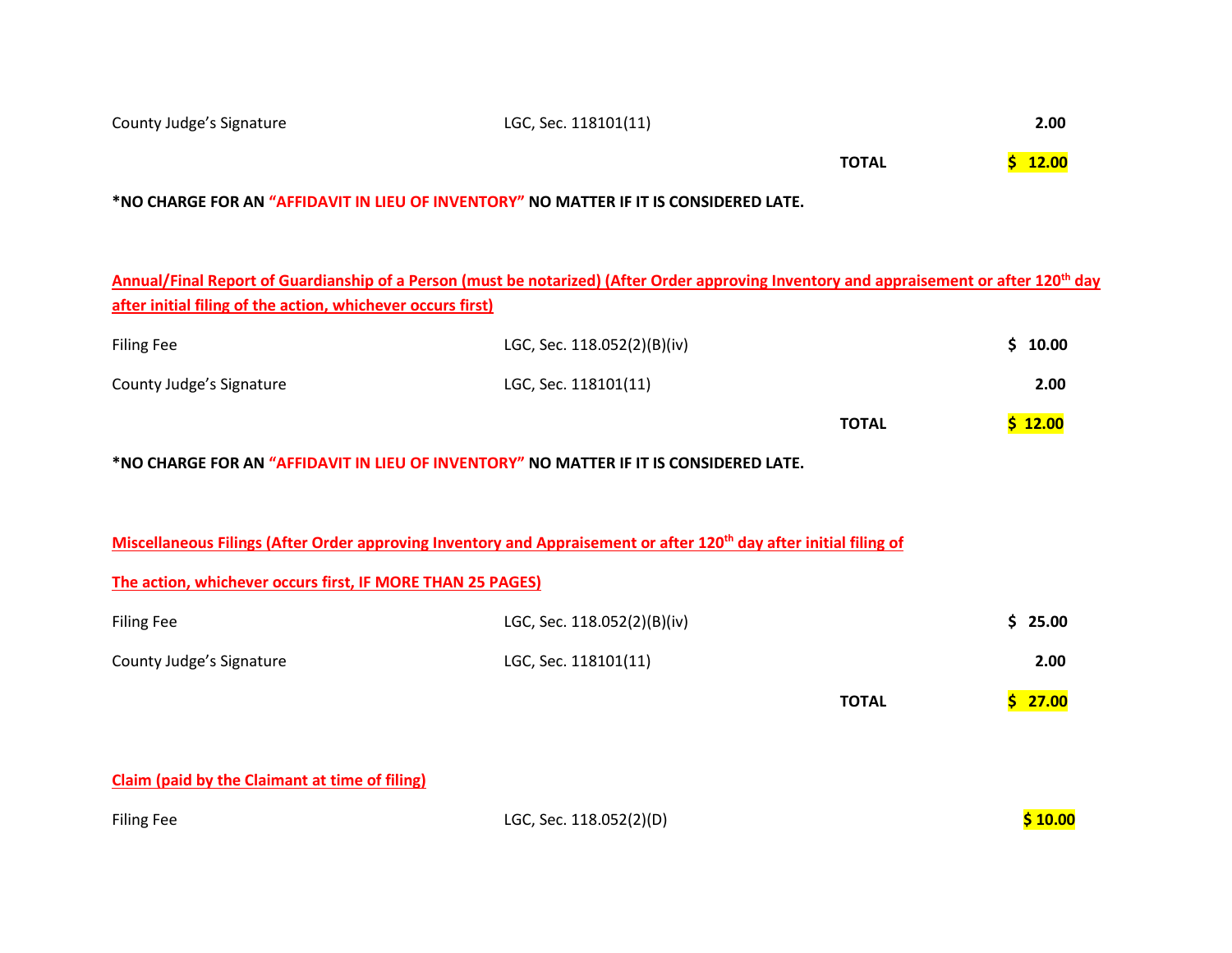### **FOREIGN WILLS/TEMPORARY GUARDIANSHIP/APPLCATION TO SELL MINOR'S INTEREST/HEIRSHIP DETERMINATION**

### **IN NO EXISTING PROBATE**

| Probate Fee Original Action              | LGC, Sec. 118.052(2)(A)(i)  | \$40.00 |
|------------------------------------------|-----------------------------|---------|
| CC Records Management Fee                | LGC, Sec. 118.052(3)(G)     | 5.00    |
| <b>Court Record Preservation Fee</b>     | Texas Government Code (TGC) | 5.00    |
| <b>Courthouse Security Fee</b>           | LGC, Sec. 291.008(d)        | 1.00    |
| Law Library                              | LGC, Sec. 323.023(a)        | 25.00   |
| County Judge's Judicial Fee              | TGC, Sec. 51.703 (a)        | 40.00   |
| Legal Services for Indigents             | LGC, Sec. 133.153(a)(1)     | 10.00   |
| <b>Judicial Education Fund</b>           | LGC, Sec. 118.064(a)(b)(1)  | 5.00    |
| Support for the Judiciary                | LGC, Sec. 133.154(a)        | 42.00   |
| Appellate Judicial System Fee            | TGC, Sec. 22.2061           | 5.00    |
| Supplemental Crt. Initiated Guardianship | LGC, Sec. 118.052(2)(E)     | 20.00   |
| Alternative Dispute Resolution           | CPR, Sec. 152.004(a)        | 10.00   |
| State Electronic Fee Fund(CEF)           | TGC, Sec. 51.851(b)         | 30.00   |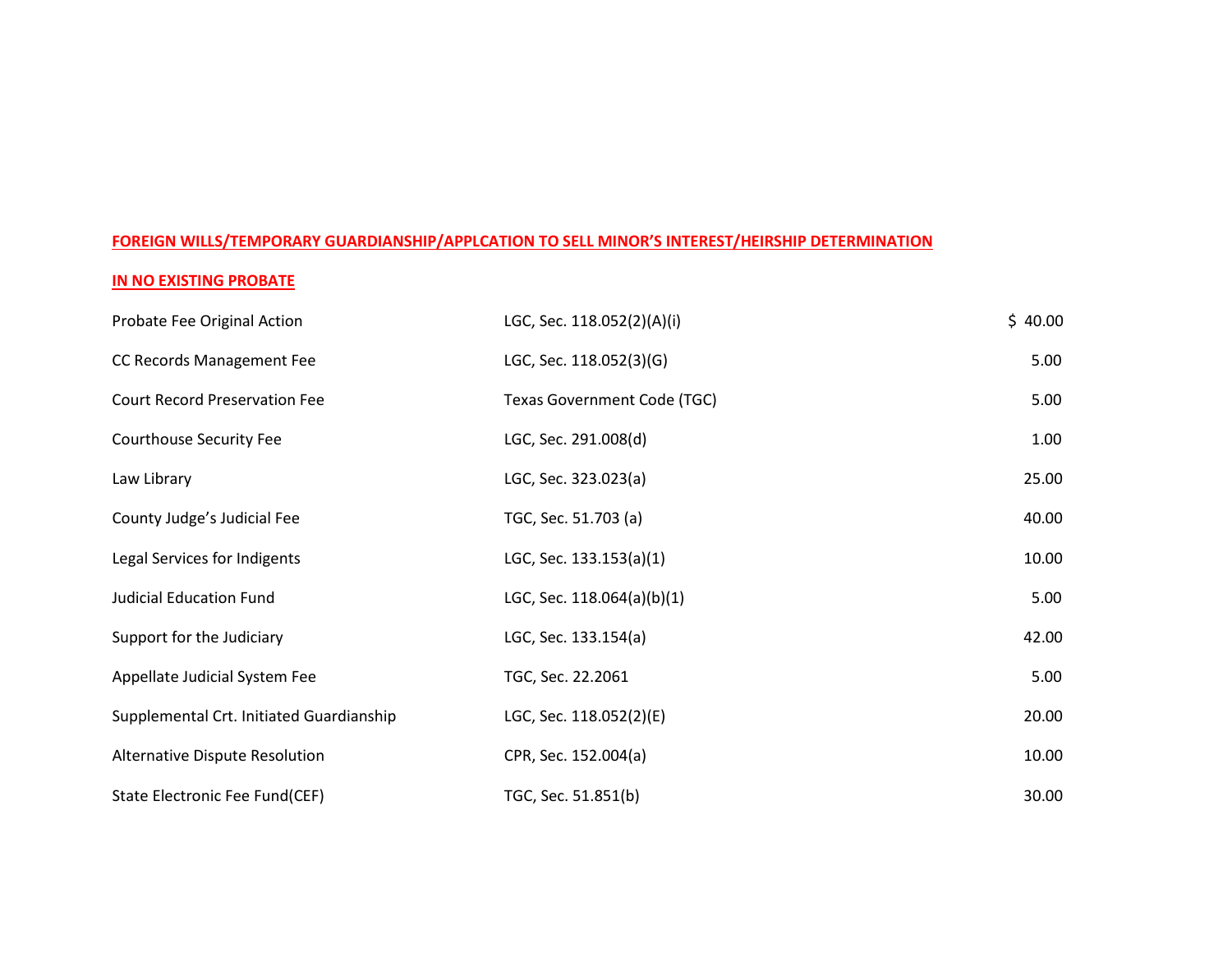| STATE JUDICIAL TRAINING FEE (JT)         | SB 42 (GC, Sec. 51.971) |              | 5.00     |
|------------------------------------------|-------------------------|--------------|----------|
| *Fee includes one posted citation        |                         | <b>TOTAL</b> | \$243.00 |
|                                          |                         |              |          |
| *County Judge Signature                  | LGC, Sec. 118.101       |              | 2.00     |
| **Sheriff's Fee (Posting Notice)         | LGC, Sec. 118.131       |              | \$30.00  |
| *** Charge for issuance of each Citation | LGC, Sec. 118.052(3)(A) |              | 4.00     |
| ****Personal service by Sheriff          | Sheriff/constable fees  |              | 90.00    |

### **FILING AFFIDAVIT IN SMALL ESTATE RECORDS AFTER APPROVAL OF JUDGE**

| Probate Fee Original Action          | LGC, Sec. 118.052(2)(A)(iii)       | \$40.00 |
|--------------------------------------|------------------------------------|---------|
| CC Records Management Fee            | LGC, Sec. 118.052(3)(G)            | 5.00    |
| <b>Court Record Preservation Fee</b> | <b>Texas Government Code (TGC)</b> | 5.00    |
| Courthouse Security Fee              | LGC, Sec. 291.008(d)               | 1.00    |
| Law Library                          | LGC, Sec. 323.023(a)               | 25.00   |
| County Judge's Judicial Fee          | TGC, Sec. 51.703 (a)               | 40.00   |
| Legal Services for Indigents         | LGC, Sec. 133.153(a)(1)            | 10.00   |
| <b>Judicial Education Fund</b>       | LGC, Sec. $118.064(a)(b)(1)$       | 5.00    |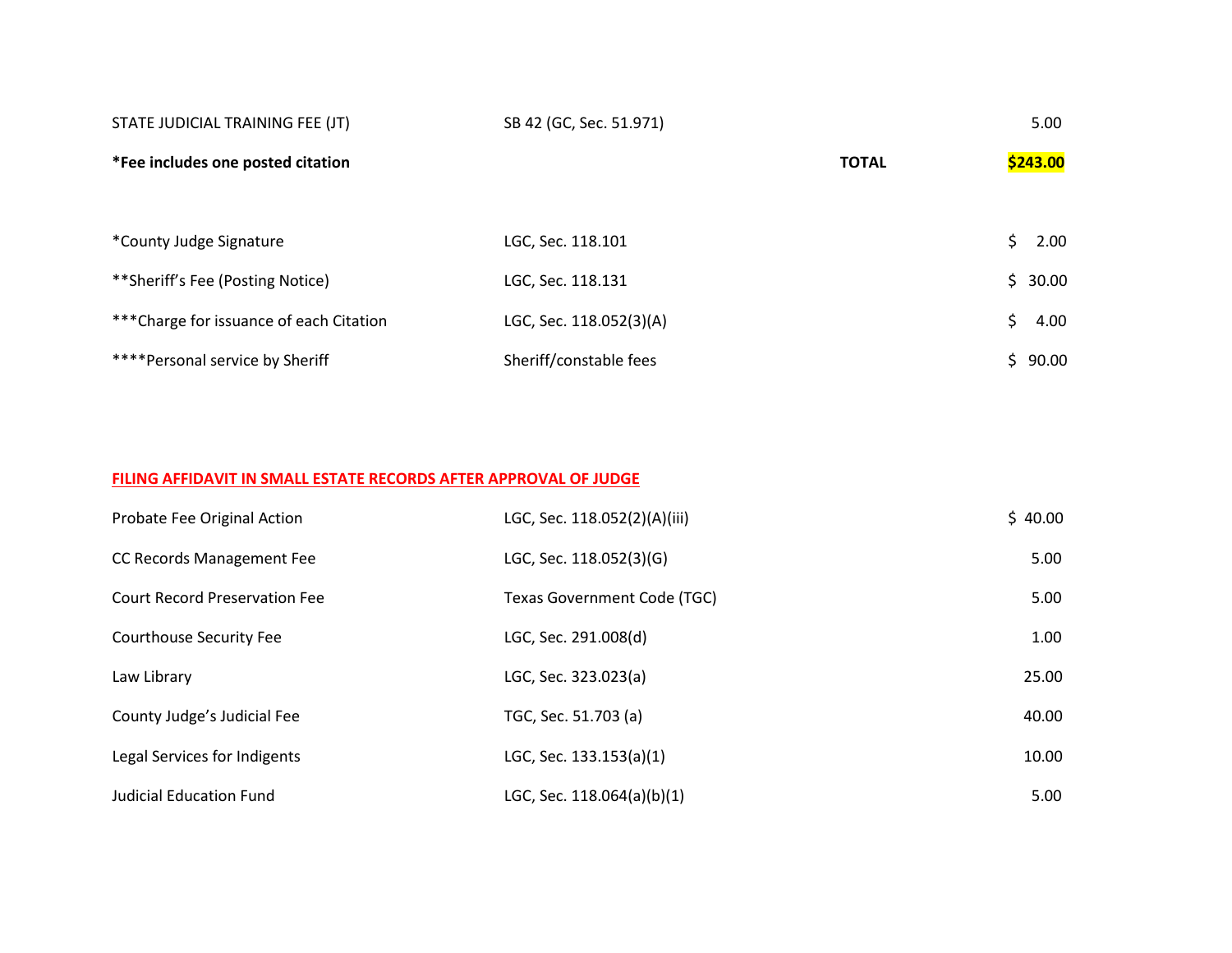| Support for the Judiciary                | LGC, Sec. 133.154(a)    |              | 42.00    |
|------------------------------------------|-------------------------|--------------|----------|
| Appellate Judicial System Fee            | TGC, Sec. 22.2061       |              | 5.00     |
| Supplemental Crt. Initiated Guardianship | LGC, Sec. 118.052(2)(E) |              | 20.00    |
| County Judge Signature                   | LGC, Sec. 118.101       |              | 2.00     |
| Alternative Dispute Resolution           | CPR, Sec. 152.004(a)    |              | 10.00    |
| State Electronic Fee Fund(CEF)           | TGC, Sec. 51.851(b)     |              | 30.00    |
| STATE JUDICIAL TRAINING FEE (JT)         | SB 42 (GC, Sec. 51.971) |              | 5.00     |
| *Fee includes one posted citation        |                         | <b>TOTAL</b> | \$255.00 |
| **Sheriff's Fee (Posting Notice)         | LGC, Sec. 118.131       | \$           | 30.00    |
| *** Charge for issuance of each Citation | LGC, Sec. 118.052(3)(A) | \$           | 4.00     |
| ****Personal service by Sheriff          | Sheriff/constable fees  |              | \$90.00  |
|                                          |                         |              |          |

**\_\_\_\_\_\_\_\_\_\_\_\_\_\_\_\_\_\_\_\_\_\_\_\_\_\_\_\_\_\_\_\_\_\_\_\_\_\_\_\_\_\_\_\_\_\_\_\_\_\_\_\_\_\_\_\_\_\_\_\_\_\_\_\_\_\_\_\_\_\_\_\_\_\_\_\_\_\_\_\_\_\_\_\_\_\_\_\_\_\_\_\_\_\_\_\_\_\_\_\_\_\_\_\_\_\_\_\_\_\_\_\_\_\_\_\_\_\_**

**\_\_\_\_\_\_\_\_\_\_\_\_\_\_\_\_\_\_\_\_\_\_\_\_\_\_\_\_\_\_\_\_\_\_\_\_\_\_\_\_\_\_\_\_\_\_\_\_\_\_\_\_\_\_\_\_\_\_\_\_\_\_\_\_\_\_\_\_\_\_\_\_\_\_\_\_\_\_\_\_\_\_\_\_\_\_\_\_\_\_\_\_\_\_\_\_\_\_\_\_\_\_\_\_\_\_\_\_\_\_\_\_\_\_\_\_\_\_**

## **YOAKUM COUNTY HAS A CONTRACT WITH HOWARD COUNTY (BIG SPRING) TO HANDLE MENTAL ILLNESS FILINGS**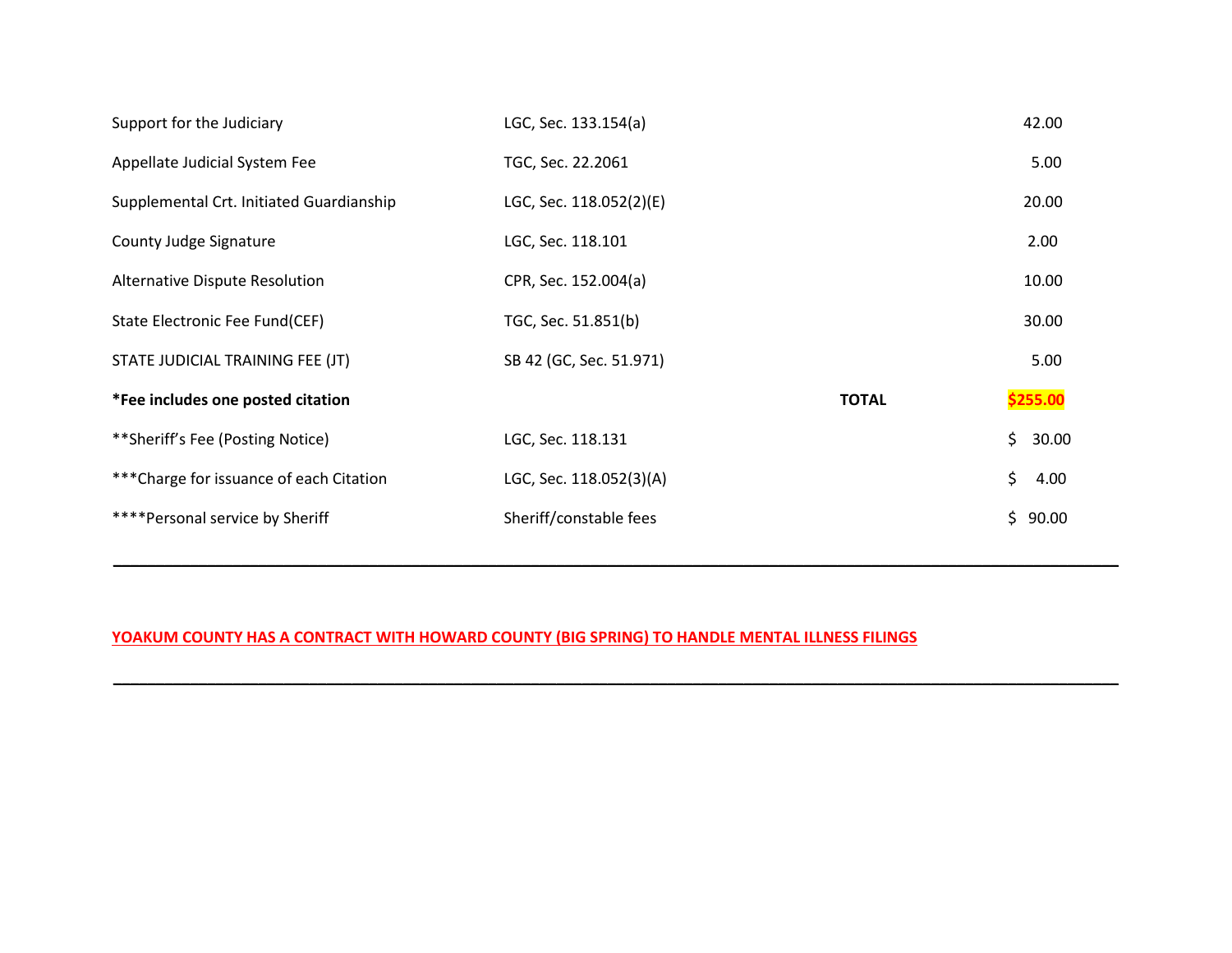### **CIVIL COURT/OCCUPATIONAL LICENSE/HARDSHIP LICENSE/FOREIGN JUDGMENTS/JUDGEMENT NISI**

| *Fee does not include any service     |                                                     | \$220.00<br><b>TOTAL</b> |
|---------------------------------------|-----------------------------------------------------|--------------------------|
| STATE JUDICIAL TRAINING FEE (JT)      | SB 42 (GC, Sec. 51.971)                             | 5.00                     |
| State Electronic Fee Fund(CEF)        | (EFF 9-1-2015, \$20 TO \$30)<br>TGC, Sec. 51.851(b) | 30.00                    |
| Alternative Dispute Resolution        | CPR, Sec. 152.004(a)                                | 10.00                    |
| County Judge Signature                | LGC, Sec. 118.101                                   | 2.00                     |
| Support for Judiciary                 | LGC, Sec. 133.154(a)                                | 42.00                    |
| Appellate Judicial System Fee         | TGC, Sec. 22.2061                                   | 5.00                     |
| Legal Services for Indigents          | LGC, Sec. 133.153(a)(1)                             | 10.00                    |
| <b>Judicial Fee</b>                   | TGC, Sec. 51.703(a)                                 | 40.00                    |
| Law Library                           | LGC, Sec. 323.023(a)                                | 25.00                    |
| Courthouse Security Fee               | LGC, Sec. 291.008(d)                                | 1.00                     |
| <b>Court Records Preservation Fee</b> | TGC, Sec. 51.708                                    | 5.00                     |
| CC Records Management                 | LGC, Sec. 118.52(3)(G)                              | 5.00                     |
| Civil Fee Original Action             | LGC, Sec. 118.052 (1)(A)(ii)                        | \$<br>40.00              |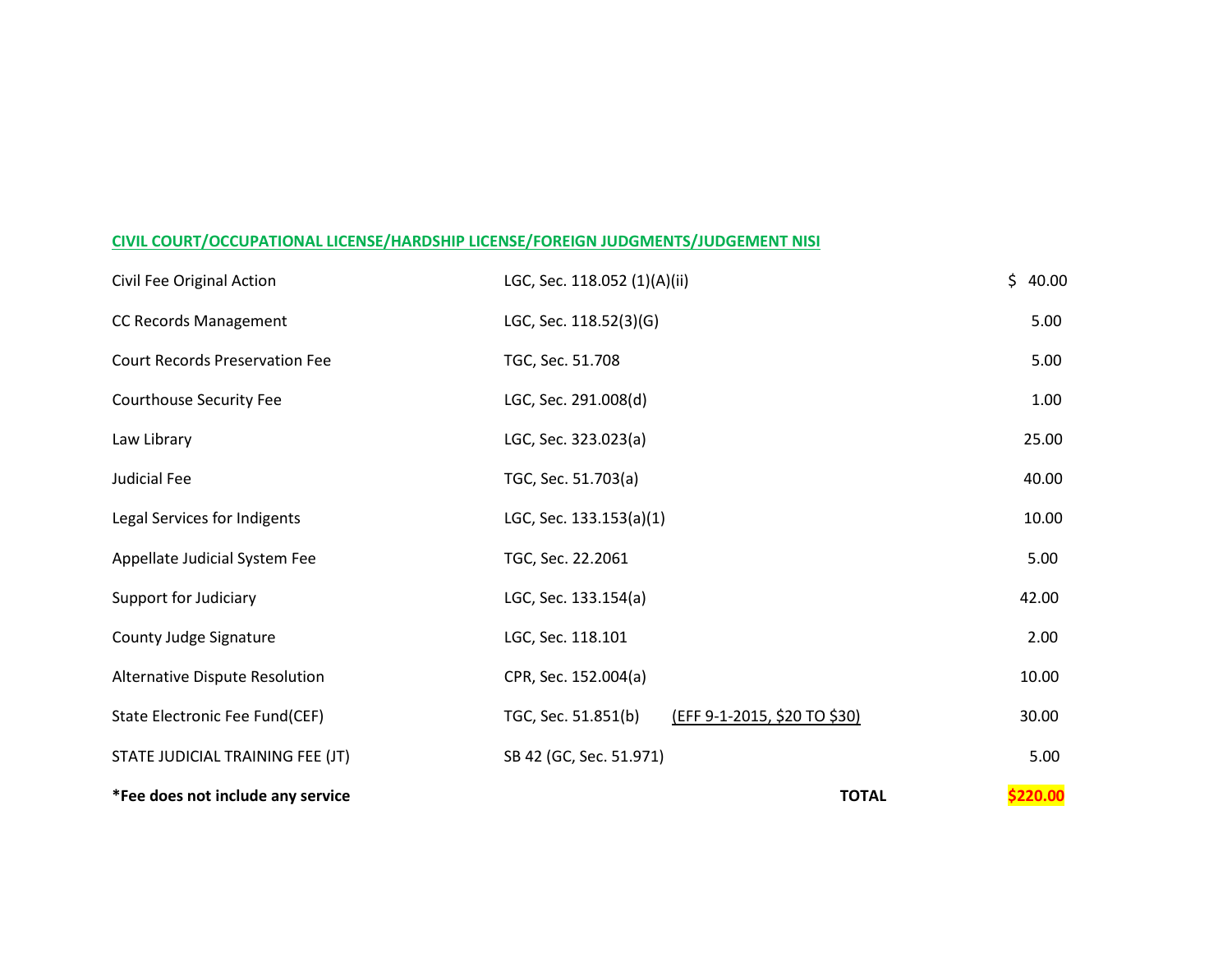### **Additional Fees: Below**

| *Certified Copy of Order                                                 | LGC, Sec. 118.011(a)(3) |              | \$<br>5.00  |
|--------------------------------------------------------------------------|-------------------------|--------------|-------------|
| Per Page                                                                 | LGC, Sec. 118.011(a)(4) |              | \$<br>1.00  |
| ** Charge for issuance of each Citation                                  | LGC, Sec. 118.052(3)(A) |              | \$<br>4.00  |
| ***Personal service by Sheriff                                           | Sheriff/Constable Fees  |              | \$<br>90.00 |
| ****Sheriff Posting                                                      | Sheriff/Constable Fees  |              | \$<br>30.00 |
| CROSS ACTIONS, INTERVENTIONS, PLEAS OF PRIVILEGE OR MOTION FOR NEW TRIAL |                         |              |             |
| Filing of action other than Original                                     | LGC, Sec. 118.052(1)(B) |              | \$<br>30.00 |
| CC Records Management Fee                                                | LGC, Sec. 118.52(3)(G)  |              | 5.00        |
| <b>Court Records Preservation Fee</b>                                    | TGC, Sec. 51.708        |              | 5.00        |
| <b>Courthouse Security Fee</b>                                           | LGC, Sec. 291.008 (d)   |              | 1.00        |
| Legal Services for Indigents                                             | LGC, Sec. 133.153(a)(1) |              | 10.00       |
| <b>County Judge Signature</b>                                            | LGC, Sec. 118.101       |              | 2.00        |
| Alternative Dispute Resolution                                           | CPR, Sec. 152.004(a)    |              | 10.00       |
| State Electronic Fee Fund(CEF)                                           | TGC, Sec. 51.851(b)     |              | 30.00       |
| STATE JUDICIAL TRAINING FEE (JT)                                         | SB 42 (GC, Sec. 51.971) |              | 5.00        |
| *Fee does not include any service                                        |                         | <b>TOTAL</b> | \$98.00     |
| ** Charge for issuance of each Citation                                  | LGC, Sec. 118.052(3)(A) |              | \$<br>4.00  |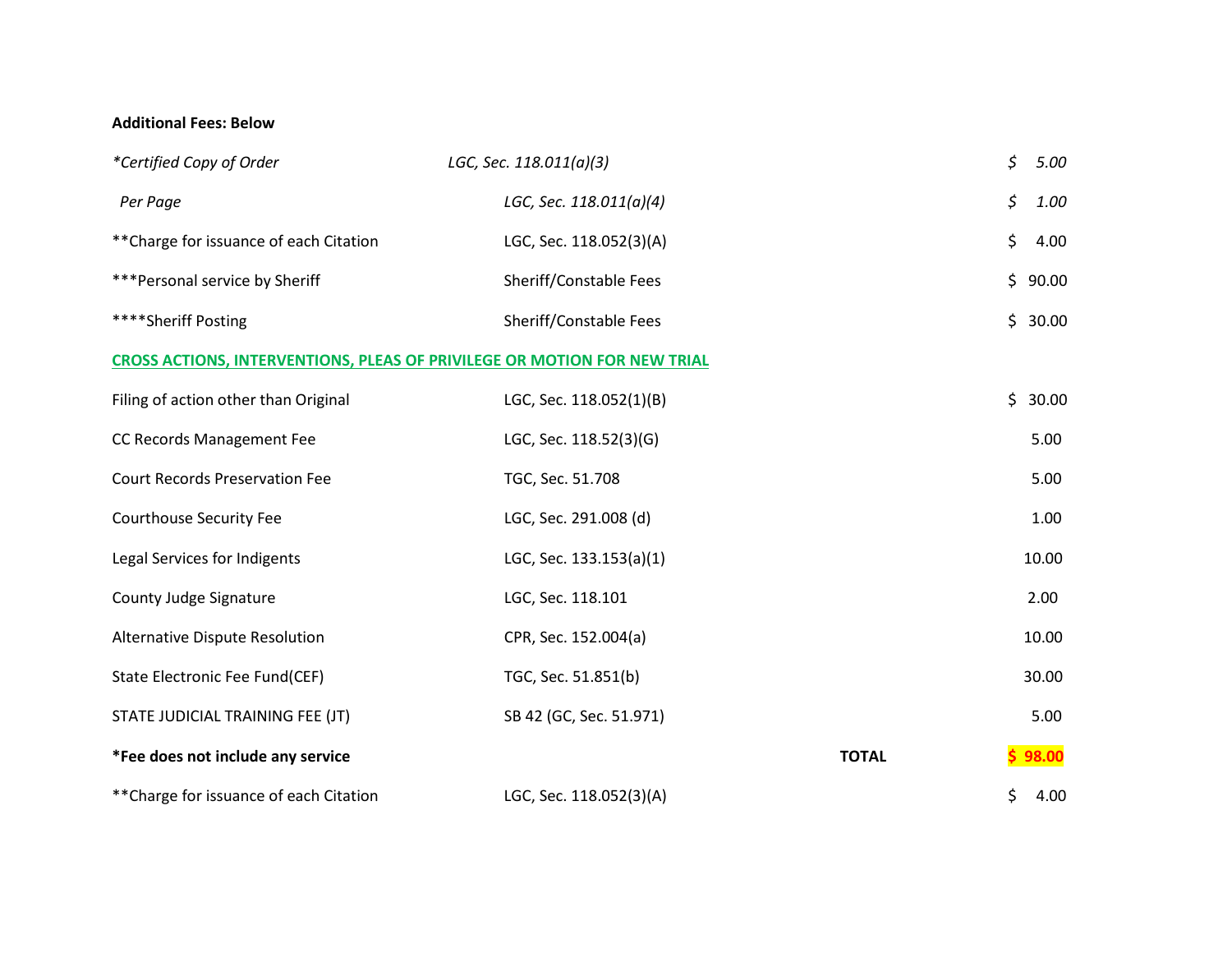| *** Personal service by Sheriff                                                                                                                  | Sheriff/constable fees         |              | \$90.00                 |
|--------------------------------------------------------------------------------------------------------------------------------------------------|--------------------------------|--------------|-------------------------|
|                                                                                                                                                  |                                |              |                         |
|                                                                                                                                                  |                                |              |                         |
| <b>NONDISCLOSURE PETITION</b>                                                                                                                    |                                |              |                         |
| File only as a new Civil Filing                                                                                                                  | (EFF 9-1-2015, \$205 TO \$215) |              | \$220.00                |
| Nondisclosure Fee                                                                                                                                | TGC, Sec. 1411.081(d)          |              | 28.00                   |
|                                                                                                                                                  |                                | <b>TOTAL</b> | \$248.00                |
| <b>APPLICATION FOR TURNOVER ORDER &amp; INJUNCATIVE RELIEF</b>                                                                                   |                                |              |                         |
| Fee                                                                                                                                              | LGC, Sec. 118.052(1)(B)        |              | \$<br>30.00             |
| County Judge's Signature                                                                                                                         | LGC, Sec. 118.101              |              | 2.00                    |
|                                                                                                                                                  |                                | <b>TOTAL</b> | \$32.00                 |
| <b>WRIT OF GARNISHMENT</b> Clerk collects all fees for filing the Writ of Garnishment after Judgment. This fee is the same as a New Civil filing |                                |              |                         |
| Fee of \$220.00 plus a \$15.00 for preparing the Writ                                                                                            | LGC, Sec. 118.052(1)(A)(i)     |              | \$220.00<br>\$<br>15.00 |
|                                                                                                                                                  |                                | <b>TOTAL</b> | \$235.00                |
| No Writ of Garnishment shall be issued before final Judgment until the party applying has filed with the Clerk an Order signed by the            |                                |              |                         |
| Court after a hearing. The Court shall further find in its order the amount of bond required payable to the Defendant in the amount              |                                |              |                         |

fixed by the Court Order.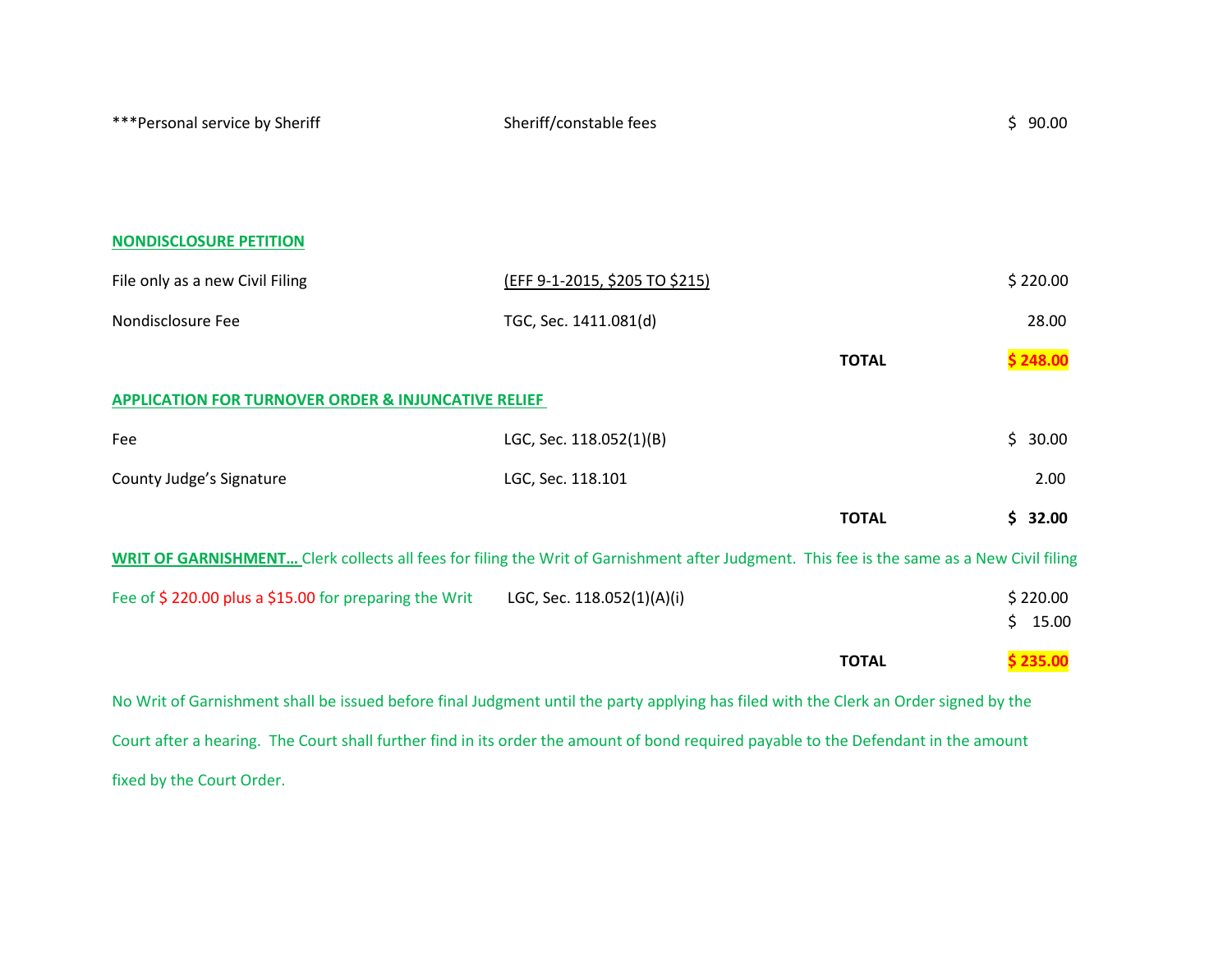| Jury Fee/ 216 TEXAS RULES OF COURT & 51.604 Government Code                                                                            |                         | <b>TOTAL</b> | 40.00            |
|----------------------------------------------------------------------------------------------------------------------------------------|-------------------------|--------------|------------------|
| *Must be collected 10 days prior to the trial.                                                                                         |                         |              |                  |
|                                                                                                                                        |                         |              |                  |
| <b>Service by Certified Mail</b>                                                                                                       | LGC, Sec. 118.052(3)(F) |              | 90.00            |
| *Mail Service of Process, same as Sheriff                                                                                              |                         |              |                  |
| <b>SERVICE DOCUMENTS:</b>                                                                                                              |                         |              |                  |
| Citation; Notice; Commission to the Deposition; Show Cause; Subpoena; Precept to Serve; Temporary Restraining Order; Process; or other |                         |              |                  |
| Instrument or paper authorized or required to be issued by the Clerk.                                                                  |                         |              |                  |
| Issuing before Judgment/County Clerk                                                                                                   | LGC, Sec. 118.052(3)(A) |              | 4.00             |
| Issuing after Judgment/County Clerk                                                                                                    | LGC, Sec. 118.052(1)(C) |              | 5.00             |
| <b>TABC PROCEDURES</b>                                                                                                                 |                         |              |                  |
| Clerk's Signature of Verification of Election                                                                                          |                         |              | <b>NO CHARGE</b> |
| <b>Protest Hearing</b>                                                                                                                 |                         |              | 25.00            |

**(TABC has taken on many duties and the hearing may be one of them, the person requesting may need to call them).**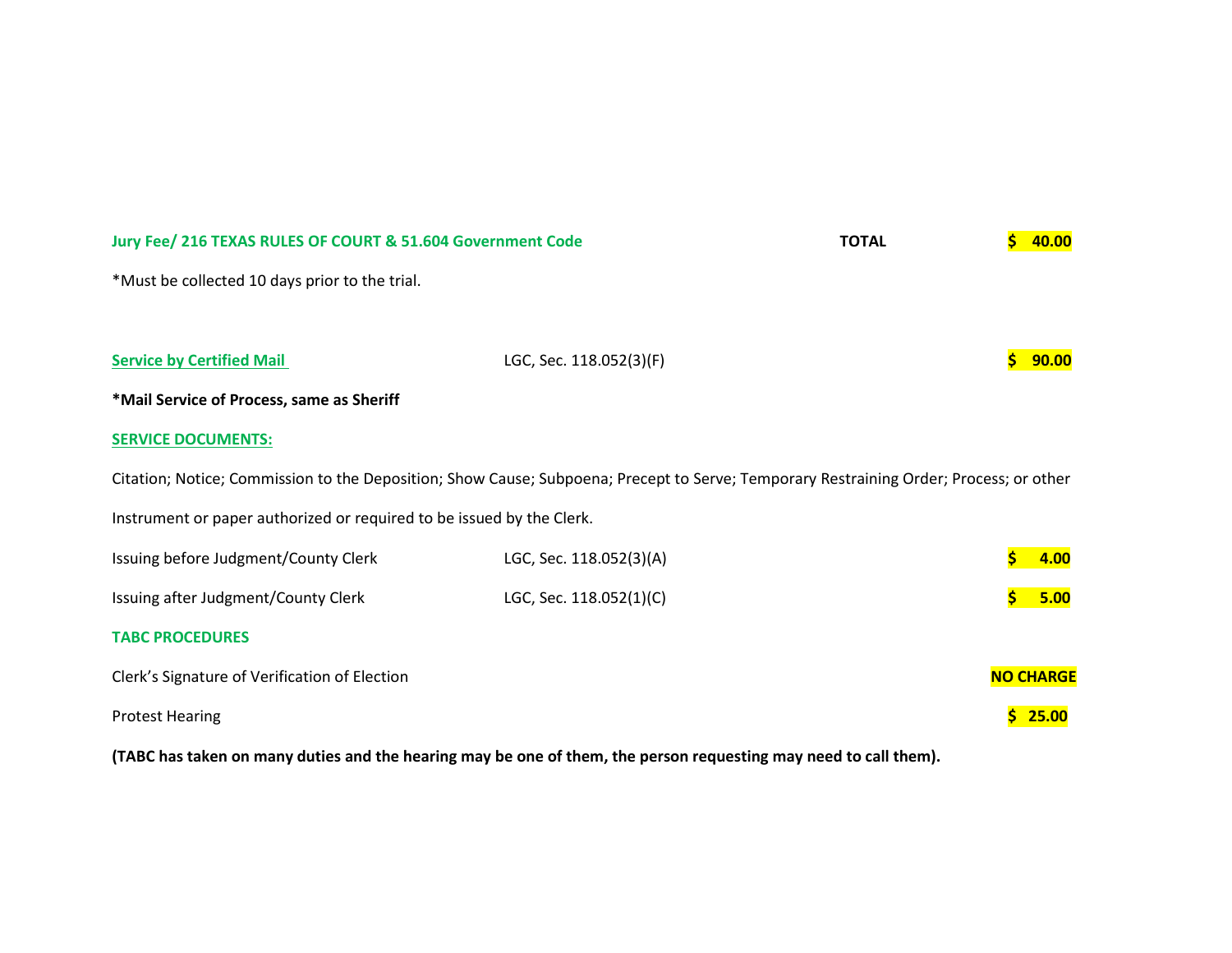## **ATTACHED WILL BE A COPY OF THE CURRENT SHERIFF/CONSTABLE FEES, AS APPROVED BY COMMISSIONER'S COURT, it is approved each year.**

# **2022 Sheriff's and Constables' Fees**

| <b>Fee Name</b>       | <b>Fee Amount</b> |
|-----------------------|-------------------|
| <b>Notices</b>        |                   |
| Subpoenas             | 75.00             |
| Summons               | 75.00             |
| Summons               | 175.00            |
| Writ of Attachment    | 175.00            |
| Writ of Garnishment   | 175.00            |
| Writ of Sequestration | 175.00            |
| Orders of Sale        | 175.00            |
| Forcible Detainer     | 75.00             |
| Writ of Restitution   | 175.00            |
| Writ of Execution     | 175.00            |
| Tax Warrant           | 175.00            |
| Show Cause Order      | 75.00             |